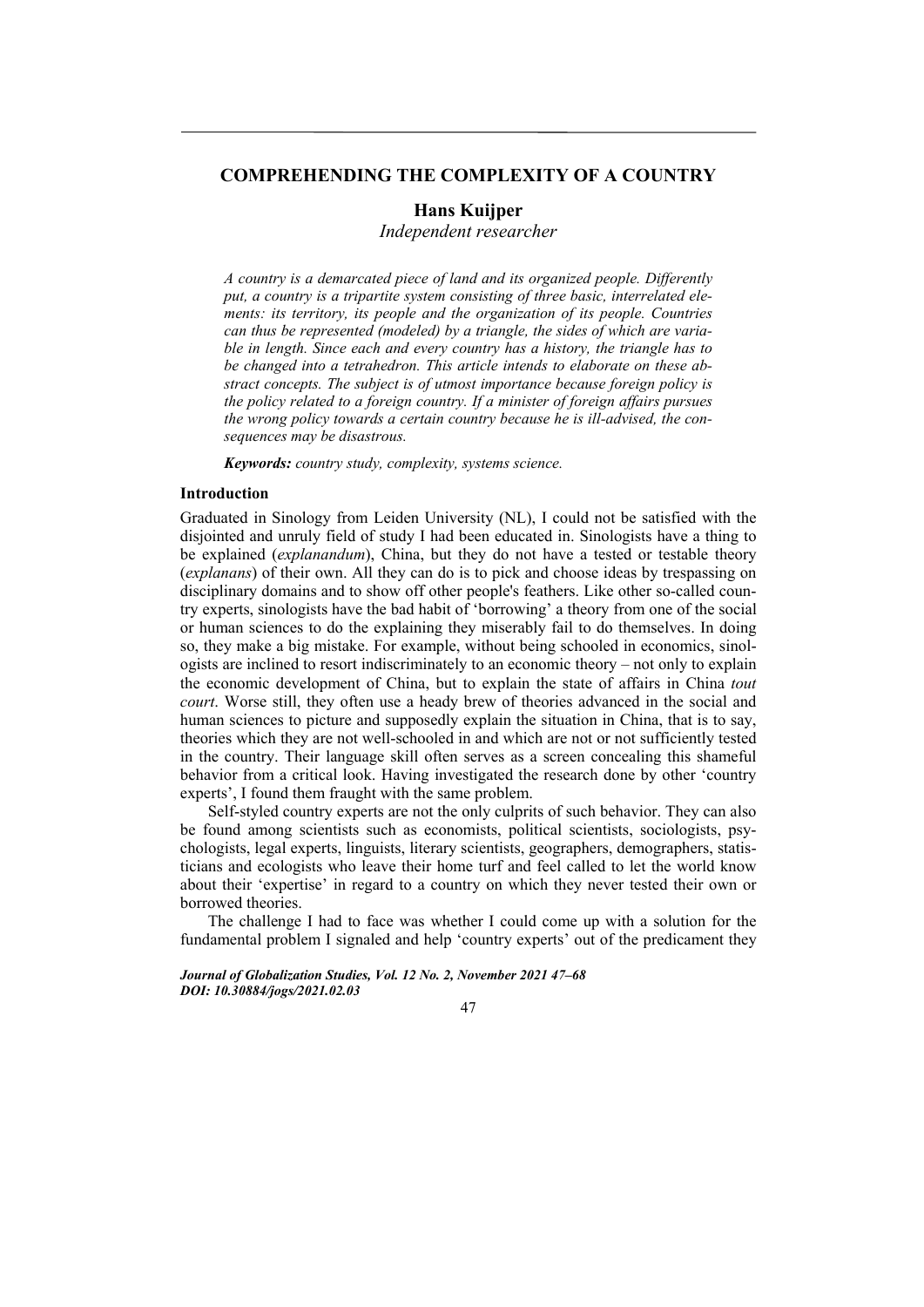rarely acknowledge being in, for it is easy to be critical of current studies, but far more difficult to improve on them. It became clear to me that the following distinctions had to be made in advance in order to meet the challenge:

1) A country is an *area*, but an area is not necessarily a *country*. For example, bordered by Turkey to the north, Iran to the east, Kuwait to the southeast, Saudi Arabia to the south, Jordan to the southwest and Syria to the west, Iraq is a country in the turbulent area called the Middle East. So the criticism I level against 'Iraq experts' should be *a fortiori* aimed at so-called Middle East experts. The Middle East (an area) includes Iran, Turkey, Saudi Arabia and Egypt, countries (areas) that are in many ways very different. Allowing somebody to introduce a speaker or writer as a 'Middle East expert' is therefore outrageous. And yet, the renowned Brookings Institution, in Washington DC, counts dozens of 'Middle East experts'.

2) I take 'country' to be the same as 'state' or 'nation', though the two shall not be mixed up.

The *state* is a form of a human association distinguished from other social groups by its purpose: the establishment of a political order. Few establishers of a political order know what 'order' actually means,<sup>1</sup> but to achieve their objective, they proclaim and enforce laws, which only apply to people belonging to a certain territory. The court that represents the state embodies the highest power in a country; it has no jurisdiction beyond the boundaries of the state's territory. The word state can be used descriptively (in a non-evaluative way) or prescriptively (in a normative manner). Used descriptively, 'state' stands for the politic body or political community, which has existed throughout history in a variety of different forms. Only the nomadic community is excluded from being called a state, though some form of government is intrinsic to human society.<sup>2</sup> The descriptive definition of a state points to another characteristic. In so far as the state is concerned with a specific end, it raises the question of the rightness of this end and the means or methods employed to achieve it. Seen from this angle, the state is a perennial problem. For the state involves not only the establishment of order; the order should also be the right one. Plato, Aristotle, Augustine, Maimonides, Thomas Aquinas, Niccolò Machiavelli, Jean Bodin, Hugo Grotius, Thomas Hobbes, René Descartes, Benedict Spinoza, John Locke, Montesquieu, David Hume, Rousseau, Immanuel Kant, Adam Smith, Edmund Burke, Thomas Paine, Hegel, John Stuart Mill, Karl Marx, Friedrich Nietzsche, Leo Strauss, Michael Oakeshott, Hannah Arendt, John Rawls, Jürgen Habermas and Robert Nozick occupied themselves with the question as to what the state had to be, that is, with the concept of state in a normative way. They had different views about order, the axis of all political thinking. Political scientists, legal scientists, economists, sociologists, psychologists, anthropologists, demographers and geographers have greatly contributed to the deepening of political philosophy, which is a proof that scientific disciplines are inextricably interconnected. The approach may be different, the fundamental problem is the same: how to rule a country?

The *nation-state* (shortly: nation) is a combination of two elements: the politicalterritorial and the historical-cultural element. 'State' refers to the modern state, which reached fruition after the Renaissance and Reformation. The state is as a set of institutions that may be centralized or decentralized, but possesses the monopoly of violence and taxation in a demarcated and recognized territory. 'Nation' refers to a human community with a common ancestry, historical memory, living culture, and sense of belonging together. State and nation have a strained relationship. The more pronounced the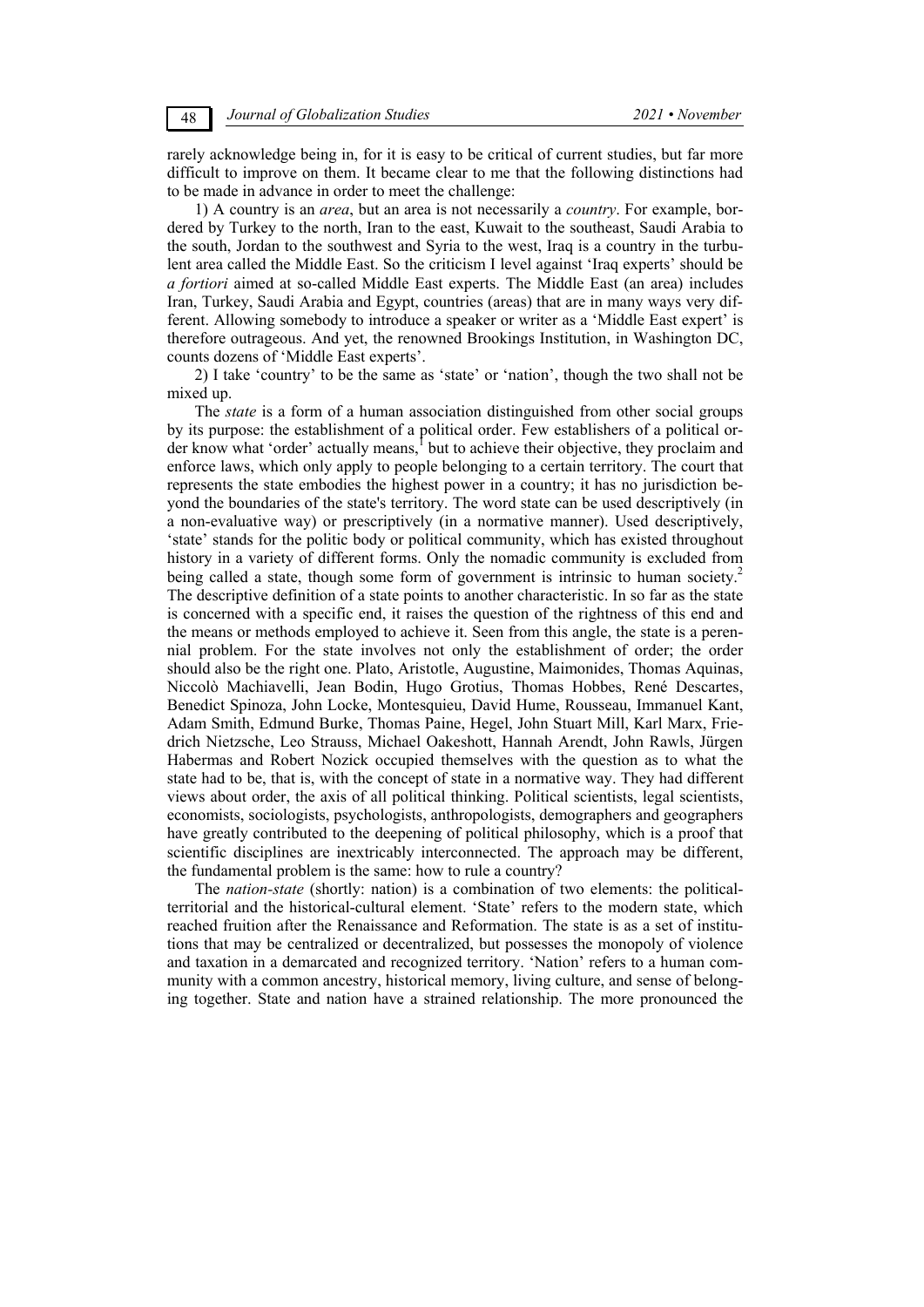civic-territorial elements, the less difficult has it been to bring about a fusion of state and nation; conversely, the more prominent the ethnic-cultural elements, the less probable is it that harmony between the two will be reached. Tribalism, which (like nationalism) both constrains and enables, is everywhere manifest. It is very much alive, not only in Iraq and Libya (or elsewhere in the Middle East, Asia, or Africa) but also in Australia, Canada, and the USA. Broadly defined, tribalism can be recognized in party-loyalty, ingroup bias, groupthink and the amity-enmity complex, virulent forms that have been omnipresent. Most nation-states are poly-ethnic. Some countries have an ethnic group which distinguishes itself from, and regards itself superior to, minorities, which may be politically active and unwilling to accept the culture and ascendancy of the dominant ethnic group. The Han Chinese, who vastly outnumber the Tibetans and Uyghurs and ruthlessly suppress their culture, are a case in point. Economically more advanced countries like Belgium, Canada, France, Spain and Britain also suffer from deep internal ethnic cleavages, and oppositions of the Walloons, Quebeckers, Bretons, Catalans and Scots respectively reveal the error of assuming a nation-state where there is none. Is the 'United Kingdom' a nation-state? The Englishmen, the Scots, the Welsh and the Irish will answer this question differently, reaching for their gun to strengthen their point of view. Only in a loose sense, countries like Belgium, Canada, France, Spain and Britain can be conceived of as nation-states, since they enjoyed that status internationally before ethnic nationalism (not to be confused with civic nationalism) spread to their ethnic communities.

3) Ethnologists and anthropologists are concerned with ethnic groups ('*ethnies*'), but certainly not with a country. *Ethnology* is a branch of anthropology that analyzes and compares the characteristics of different *peoples*. Ethnicity is often used synonymously with the term nation; it is related to the concept of race. *Anthropology* is the scientific study of human beings, their behavior and the societies in which they are living or have lived. *Social anthropologists* are concerned with patterns of behavior and *cultural anthropologists* with cultural meaning.3 *Linguistic anthropologists* study how language influences social life and *biological or physical anthropologists* the biological development of humans. Philosophical anthropology is a branch of *philosophy* delving into the essence of man, an issue which Indian and Chinese philosophers have been particularly interested in and a subject of which actions (see below) are only one, albeit a very important, aspect.

# **A Country is a System**

Let me explain what I mean by saying that a country is a system consisting of three basic, interrelated elements.

• When we discuss the affairs or development of a country, its *territory* is the first that we think of. We search on a map where the country lies and how vast its territory is. Perhaps without realizing it, we are a bit of a geographer, for the core business of the geographer is studying the surface of (a part of) the Earth, that is to say, the spatial distribution of its physical and human characteristics.4 The modern geographer, who is by definition concerned with a geographic system, works in close cooperation with, or acknowledges having drawn on the work of, geologists, biologists, demographers, ecologist and social and human scientists, who are also basically systems thinkers, because they are searching for coherence. He/she is aware of the benefits of interdisciplinary (as distinct from multidisciplinary) research, knowing that truly scientific collaborating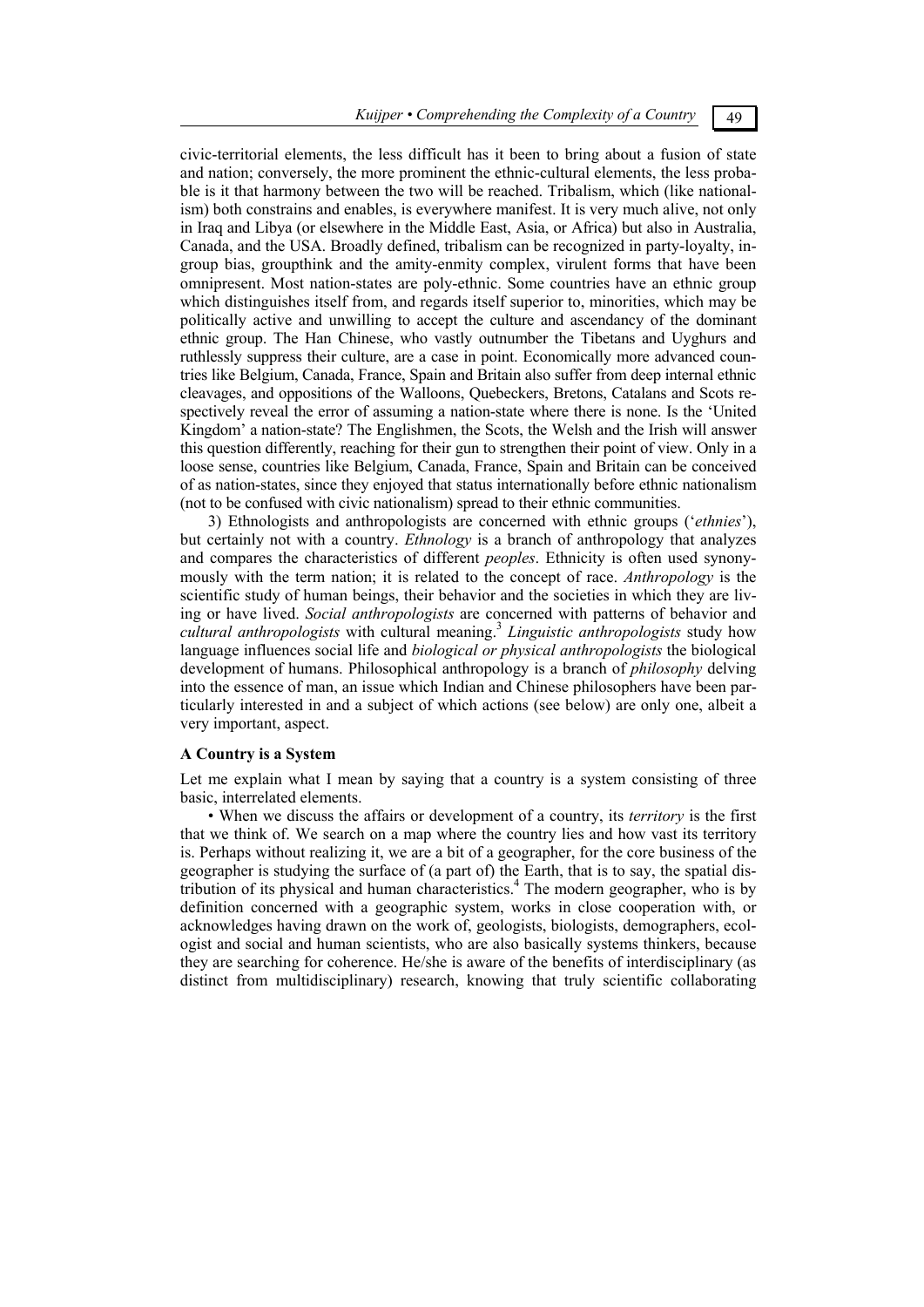means  $1 + 1 > 2$ . The modern geographer works together without being afraid of losing his scientific identity.

Geography is not the sheer inventory of things on the surface of (a part of) the Earth. The geographic viewpoint rests upon fundamental, interrelated concepts. For example, 'location' refers to the spatial variation of physical or human phenomena. To locate, however, is to relate. Knowing the location of things or people, one knows where to find them, their coordinates, so to speak. Geographical insight comes only with knowledge of the place itself (the site) and its relations with other places (the situation). Site is the internal and situation the external aspect of a place. What is 'internal' and what is 'external' depend on how the place is defined, for example, house, city and country. The relation between places (spatial interaction) implies mobility of things, ideas, or people. Interaction requires the overcoming of distance through communication or transportation. 'Accessibility' refers to the degree to which a place can be approached from other places. The purpose of geography is to understand the character of places, that is to say, both their internal and external characteristics.

Territory is not pure extensiveness, the concatenation or juxtaposition of homogeneous elements, like the points in a plane. The territory of country A is different from the territory of country B. 'This here' and 'that there' refer to different things in the same space, for example, to the car here and the tree there, to the house here and the river there, to the street of my hometown and the mountain far away, or to the person named X and the person named Y. The territory of a country is a specifically organized space having a meaning. Landscape is mindscape. Whereas the historian is primarily interested in the 'when' (the time), the first inquiry of a geographer is about the 'where' (the location); the former focuses on the sequential, the latter on the simultaneous order or ordering.<sup>5</sup> Further down I will explain how pattern and process are intimately interrelated.

• The second basic element of the system called country is the *people* who belong and are emotionally attached to its territory,<sup>6</sup> in other words, the inhabitants of the country. Looking only at their number, we enter the demographic domain. Demography is the statistical study of human populations. It encompasses the study not only of their size and composition but also of their dynamics, their changes in response to birth, migration and death. Over the last few decades, demographic models and methods have been rapidly developing and there has been an explosive growth in the range of applications of population analysis.<sup>7</sup> Though demography is at the crossroads of disciplines such as geography, biology, ecology, sociology, psychology, economics, politics, law, anthropology and epidemiology, it offers the tools to approach a wide range of population issues. Acknowledging that both the determinants and the effects of demographics are to be ultimately explained by other disciplines, demographers have a clear and distinct analytical point of view, a unique disciplinary matrix, a scientifically distinctive sound.

**•** *Organization* is the third defining and arguably most difficult element of a country. A territory with only a number of people living on it does not make a country yet. They have to be organized, which is more than considering them to be an aggregate or putting them together. Organization is the creation of relationships for achieving a particular purpose.<sup>8</sup> The organization of the people of a country can be viewed politically, economically and socially:

1) The *political* organization or order is the concern of political scientists, who divide their work into seven specialisms: the study of national governments, comparative politics, political theory (aka political philosophy), public administration, policy analy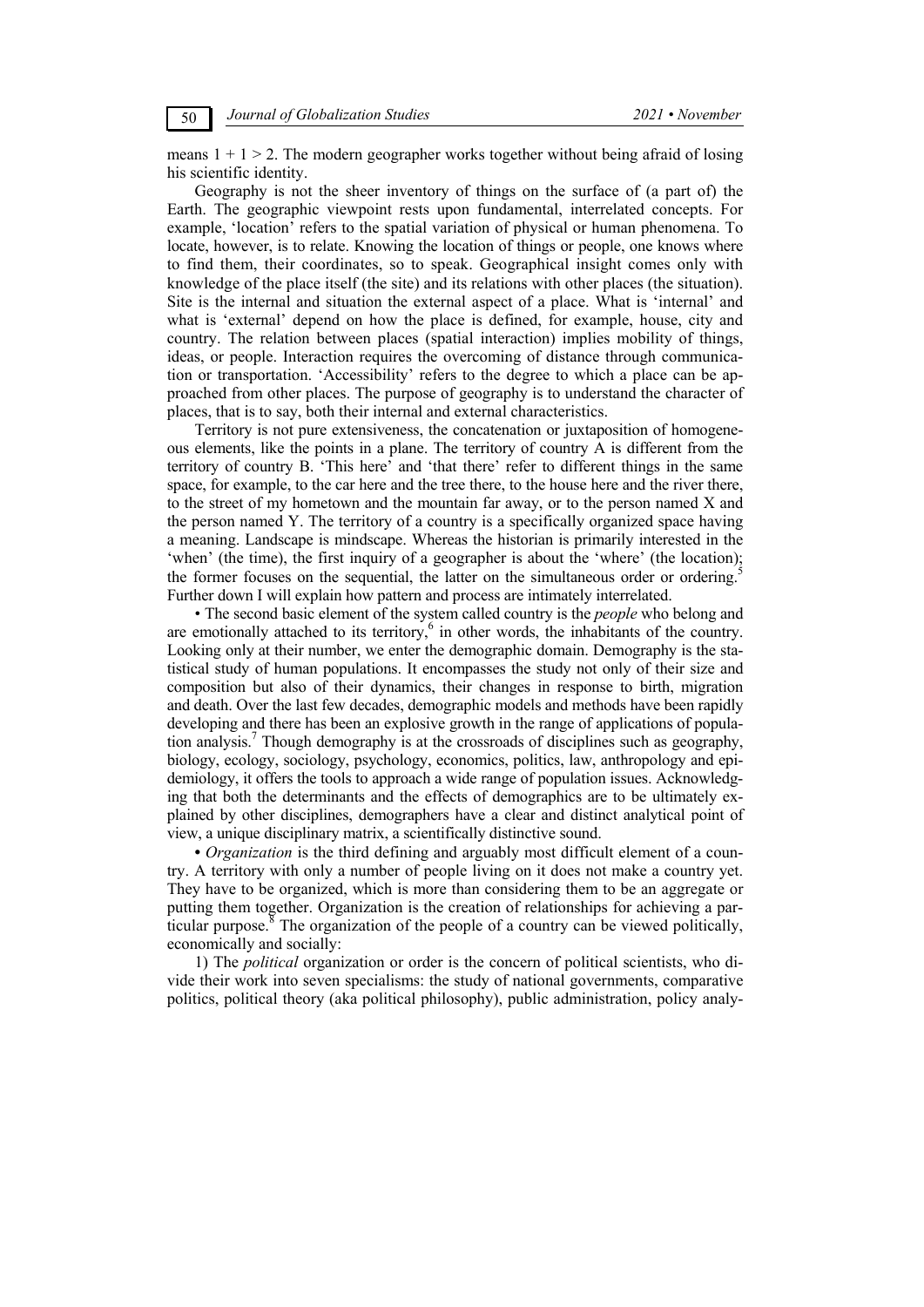sis, public law and international relations (IR). The literature on these branches (and sub-branches) is very extensive.

A political order cannot do without rules and regulations. If the inhabitants of a country do not abide by the law, chaos will result. The formulation, declaration and implementation of rules are some of the subjects legal experts are concerned with. Generally speaking, the legal domain covers the fields of public law (overlap with part of political science), property law, contract law, tort law and criminal law, each area being covered by a scholarly literature the extent of which is difficult to oversee. Public law, for example, governs the relationships between legal persons and a government, between different institutions within a state, between different branches of governments, and the relationships between persons that are of direct concern to society. Public law comprises constitutional law, administrative law, tax law, certain parts of criminal law, as well as all procedural law, extended fields of study in their own right. Laws concerning relationships between individuals belong to private law.9 Legal experts are not, at least not primarily interested in laws of nature, the concern of natural scientists. Laws of nature are to be distinguished from natural laws, the concern of philosophers of law. Legal theory is related to politics, economics, sociology, anthropology and psychology.

The demarcation of its territory implies that a country is vigilant in protecting its borders. Any infringement or encroachment will be internationally prosecuted, if necessary militarily punished. The military dimension of a country shall not be overlooked or underestimated, because it dovetails with its political, economic, legal, geographic, demographic and psychological affairs. In my view, IR-students, who focus their mind on the *relations* between countries rather than on the countries themselves (the *relata*), should pay more attention to a country's *internal* affairs, which affect, and are affected by, its external affairs.<sup>10</sup> World-systems theory emphasizes the world-system as the primary unit of social analysis; de-emphasizing its geographic, demographic, political, legal, military, economic, financial, religious and cultural aspects, the theory ignores the uniqueness of individual countries by which the world-system is essentially characterized.

2) The *economic* organization or order concerns the framework within which economic problems related to allocation of goods and distribution of incomes are addressed. The importance of a country's economy cannot be overestimated, because it is closely connected with financial, political, legal, military, social, psychological, demographic, ecological and geographic issues. Without taking the gifts of '*Mother Earth'* into account no economic activity related to food, clothing, housing, transportation, tools or machines is conceivable. Ecological economics (aka bioeconomics) studies the interplay between, and coevolution of, economic and ecological systems. Nicholas Georgescu-Roegen (1906–1994), student and protégé of Joseph Schumpeter, is considered its intellectual progenitor. In his masterpiece, *The Entropy Law and the Economic Process* (1971), he argues that all natural resources are irreversibly degraded when put to use in economic activity. He saw the relevance of thermodynamics (see Turns 2006; Gyftopoulos and Beretta 2012) to economics and stood at the cradle of econophysics, a thriving field of research attempting to apply physical theories and methods to economic problems. Georgescu-Roegen's book should be read in conjunction with Vaclav Smil, *Energy and Civilization: A History* (2017). The International Society for Ecological Economics is dedicated to advancing the understanding of the relationships between ecological, social, and economic systems. The three nested systems of sustainability are the economy, which is contained by the society, which in turn is contained by the biophysical environment.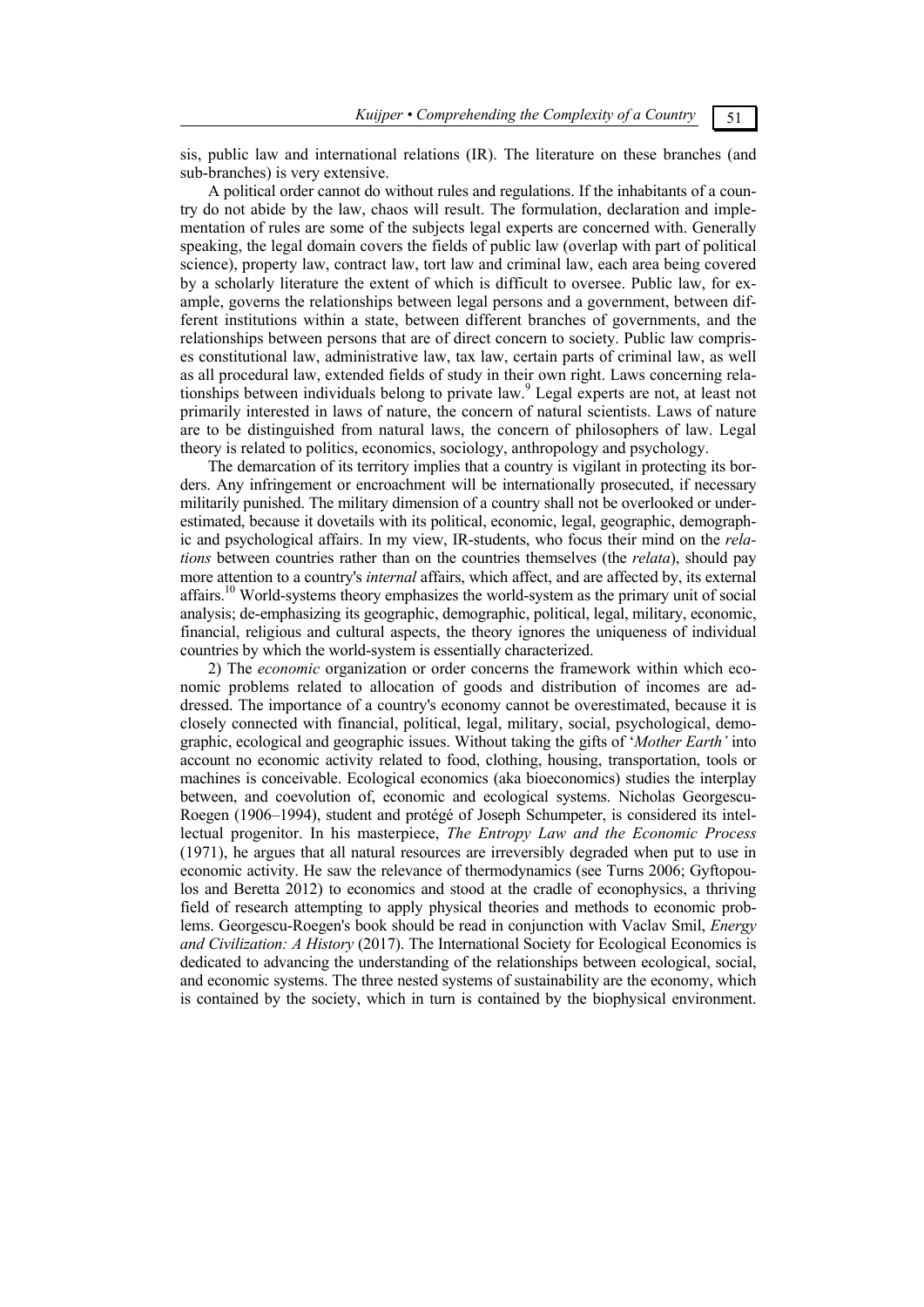Georgescu-Roegen was a visionary whose thoughts were deeply rooted in those of Alfred North Whitehead (1861–1947). He died lonely at the age of 88, but his message is carried on by Herman Daly, Joshua Farley, Joan Martínez-Alier and Roldan Muradian.

3) The *social* organization or order of a country's population encompasses its political and economic organization. Sociology is a broad and widely ramified discipline, particularly when combined with psychology (see van Lange *et al.* 2012; Delamater *et al.* 2015; or Aronson *et al.* 2019). The scientific activities of the International Sociological Association (ISA) are decentralized in many interrelated research committees, each dealing with a specialty in sociology. The research committee Economy and Society is only one of them. Social scientists are rubbing shoulders with human scientists, because social activities cannot be well explained without taking the human mind (culture) into account. In fact, the bridge between social and human sciences is heavily trafficked – in both directions (see Smelser and Baltes 2015). 'No man is an island entire of itself; every man is a piece of the continent, a part of the main,' John Donne (1572–1631) aptly said. The main branches of social sciences are: anthropology, business science, cognitive science, demography, economics, geography, law, linguistics, political science, psychology, sustainability science and of course sociology. Each of them branched off into two or more than two sub-disciplines. The International Social Science Council (ISSC), founded in 1952, under the auspices of UNESCO, was an organization promoting the social sciences. ISA was just one member of the ISSC, another one being the International Political Science Association (IPSA). In July 2018, the ISSC merged with the International Council for Science (ICSU) to form the International Science Council (ISC), which is headquartered in Paris. As the scientific merging process continues, individual organizations are placed onto entirely new paths. The 'tree of knowledge,' symbol of the unification of science, is growing, while its roots deepen.

People are no robots. They have a mind (at least some of them). This is an important thing to realize, for the *actions* of people differ fundamentally from the *events*  observable in nature (often by means of sophisticated equipment only). Actions like clapping, writing (a novel), smoking (a cigarette), throwing, stealing, buying and killing are not the same as events such as sneezing, snoring, stumbling, falling, delivering (a baby), raining and dying. Events are caused. With actions, however, interests, motives, beliefs or reasons are involved; actions are based on internal or external experiences and inherently related to attitudes (ways of behaving). Actions can be a custom or habit (something that is done regularly) or take into account the actions and reactions of more than one individual (agent), in which case we speak of (symbolic) interactions or social actions (involving communication). These are all subjects in which not only social and human scientists but also philosophers and authors (poets, novelists, playwrights *etc*.) have or have had an interest.<sup>11</sup> Coughing can be an event, but it can also be an action. Wars are huge sets of both events and actions. A bomb being dropped will explode according to the laws of nature (event), but the dropping is certainly not an event; it is an action, for which somebody is accountable. A human being is both a part of and apart from nature. Natural scientists deal with events, with the being 'a-part-ofnature,' social scientists (particularly human scientists) are concerned with actions, with the being 'apart-from-nature.' The chasm between the two groups of happenings is broad and deep.

Human beings do not blindly follow a biological grammar established by laws of nature, nor are they solely shaped by unavoidable social compulsions. Man is shaping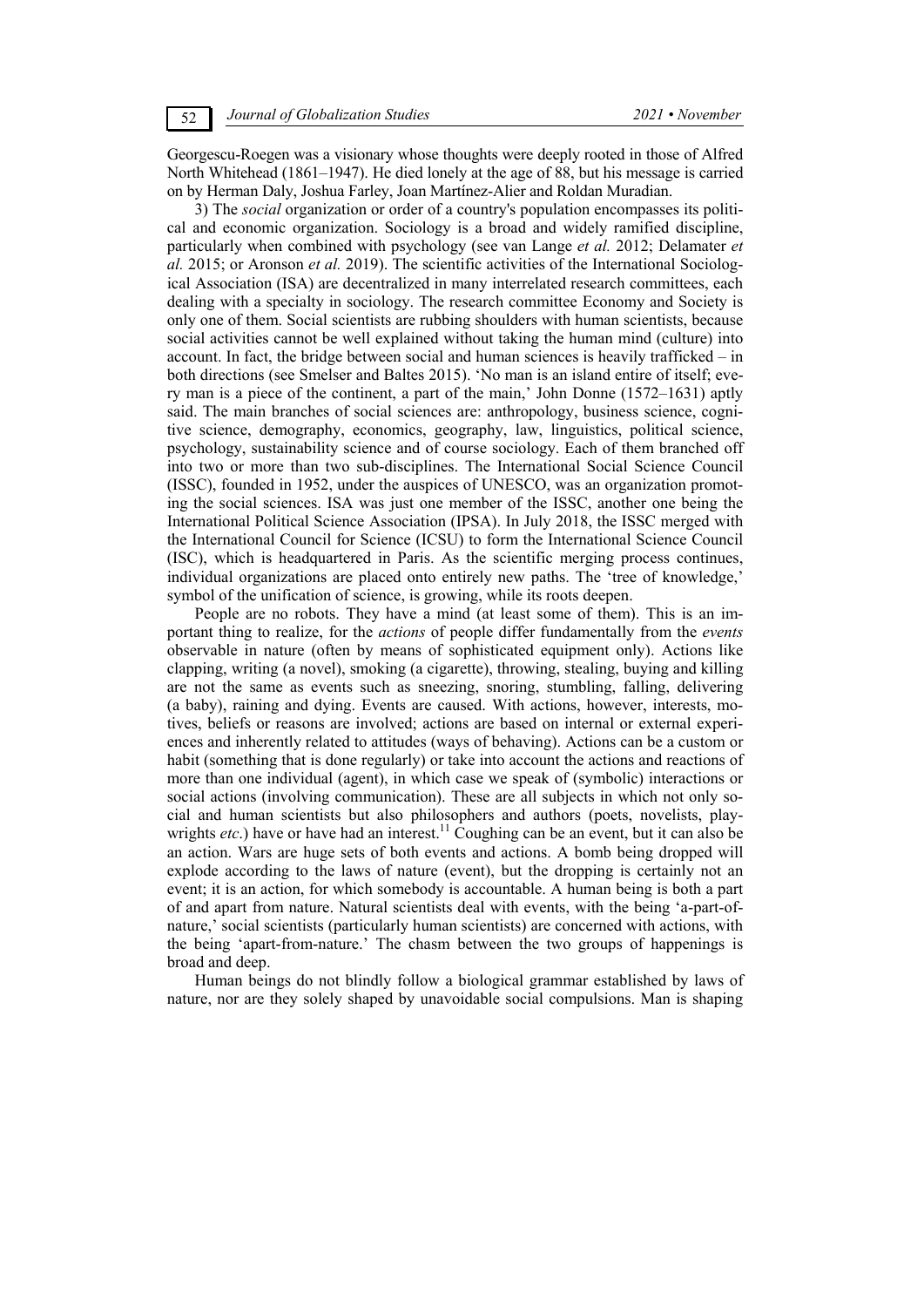and being shaped by his *Mitwelt* and *Umwelt*; he is the minter being minted (see Valsiner 2014; Cohen and Kitayama 2020 and *Journal of Cognition and Culture* (Brill 2001ff). We are able to transcend ourselves, to abstract from the concrete, to push boundaries, to look beyond our nose. As the Japanese philosopher Tetsurō Watsuji (1889–1960) put it: 'The characteristic of man is his openness (*aidagara*).' Man is both matter (object) and mind (subject). He has a body (*Körper*), but he is a body (*Leib*) (see Marcel 1935). In the words of Blaise Pascal (1623–1662): '*L'homme est un roseau pensant.*' Man is not a thing, but a thinking thing.<sup>12</sup>

The human mind is unfathomable. It cannot be counted, weighed or computed. Culture, a reality the nature of which is mysterious, is its manifestation.<sup>13</sup> The human mind is the world inside (*Innenwelt*), not the world outside (*Aussenwelt*); it is omnipresent, but cannot be objectified. Einstein's famous formula  $(E = MC)$  square) is not applicable to it. However, without matter (there can be no life and without life) there can be no mind. The supposed gulf between matter and mind is only imaginary. Natural scientists and cultural scientists should engage in a dialogue with each other. Their biggest communication problem is that they do not listen actively to each other; they only listen to reply.<sup>14</sup>

A dialogue between what C.P. Snow famously called the '*two cultures*' is not only desirable; it is also possible. Natural scientists study the relationships between natural phenomena, using the seven International System of Units (SI) base units and the seven defining constants.<sup>15</sup> Cultural scientists, on the other hand, make use of 'essentially contested concepts.<sup>16</sup> For this, cultural scientists are often scorned by their colleagues at natural science departments. However, cultural scientists too aim at knowledge that is sensibly ordered and meaningfully arranged. They too are searching how things work and why people act the way they do. Social and human scientists also are keen to make correct observations, to be critical, to reason logically and to advance plausible theories, because they want – in the words of George Shackle – 'to have their mind at rest.' Both natural and cultural scientists classify, whereby 'data' are collected and categorized (see Parrochia and Neuville 2013: 125–145; and Wilkins and Ebach 2014). Translating (mapping one idiom into another) is at least as difficult as solving an algebraic problem. At close scrutiny, the so-called hard sciences are softer than their practitioners are willing to admit. For example, mathematicians juggle with relations that can be transitive, antitransitive, quasi-transitive, reflexive, irreflexive, co-reflexive, symmetric, anti-symmetric, asymmetric, inverse or converse, without being able to define the concept of relation or to establish whether relations exist outside, or independent of, the human mind. A point is – we learn at school – what has a place but no extensiveness. How the heck, then, is it possible that a line, being defined by Euclid as 'length without breadth,' has an infinite number of points? Things that have no extensiveness cannot be added up to something measurable, right? Besides, at enough distance, a thing of enormous size (extensiveness) may appear to be a point. If I understand Goethe well, poetry is truth shrouded in beauty. Natural and cultural scientists have much to learn from each other.

The advantage of *inter*disciplinary over *multi*disciplinary (country) research can be demonstrated by a triangle. Imagine the equilateral triangle ABC, with the length of each edge being 1 kilometer. C can be reached by first going from, say, A to B, and then from B to C. The total distance walked is then  $1 + 1 = 2$  kilometer (the distance from B to C is added to the distance from A to B). However, there is a considerably shorter way: going from A to C. At each point on line AC, both a part of the way (line) AB and a part of the way (line) BC has been covered, which – *nota bene* – is not a mat-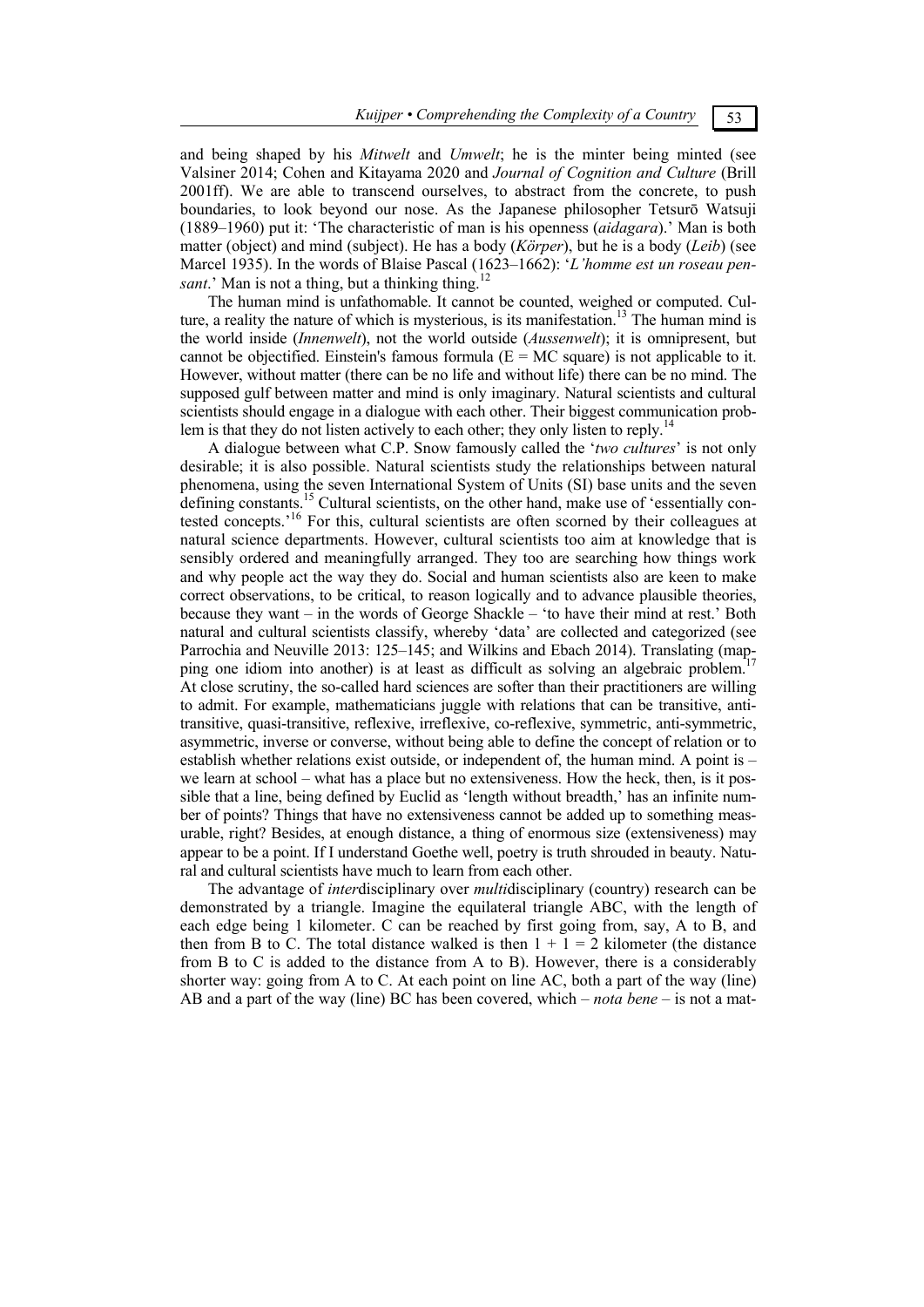54 *Journal of Globalization Studies 2021 • November* 

ter of addition. Arriving at C, the distance walked is only 1 kilometer. Generally, in a triangle ABC, any edge is shorter than the total length of the other edges. This is not a trivial remark — unless one admits that scientists working together are more capable than scientists working separately. Composition goes beyond *juxta*position.

#### **From Triangle to Tetrahedron**

By introducing '*Father Time*,' we might deepen our understanding of a country. The model representing it changes from being a triangle to being a tetrahedron, <sup>18</sup> for a country can be conceived of as a *dynamic* complex system. There is subtle difference between a dynamic and dynamical system. Whereas a system can be dynamic in nature, that is, change its parameters with time, a dynamical system is one where these changes can be analyzed mathematically by using differential or difference equations. In dynamical systems theory, the variables are dated. Dynamical systems modeling is thus a kind of modeling used to represent the process which a system goes through. It focuses on how the system changes over time. Whether the evolutionary or revolutionary changes of a country are amenable to mathematical analysis is a question I am not qualified to answer,  $19$  but pattern/*form* and process/*flux* are mutually inclusive. Each organization (structure) is the temporary result of a process that runs its course. The interrelated political, economic and social order of things at a certain time is a function of the composite order of things through time. '*Πάντα ρεῖ καὶ οὐδὲν μένει*,' said Heraclitus (*c.* 535 – *c.* 475 BC) and William James, Henri Bergson and Alfred North Whitehead repeated his words in their own way. The factors involved in the change of a country can be astronomical, geological, geographic, demographic, political, legal, military, economic, financial, ecological, social, psychological, educational, medical, religious or technological in character.

Man moves while being moved; '*er schiebt und wird geschoben*.' To understand this platitude, one needs not think of Planet Earth orbiting the moving sun. The past, which varies from location to location and from country to country, determines man's doings, but only partly so. Endowed with memory and fantasy, man also molds his future. The actions of kings, statesmen, religious leaders, generals, scientists, artists, inventors, explorers and entrepreneurs are prove of it that man is no robot. Man is not only passive but also active; changing in two senses (intransitive and transitive), he is not predestined. Man is not a rolling stone, the movement of which can be calculated.

By changing the triangle into a tetrahedron, we are able to assign a place to each and every science (and to its philosophy and history as well) relevant to comprehend the complexity of a country. Talking about sciences, we shall distinguish (but by no means separate) the natural from the social and human sciences. Whereas the natural, social and human sciences study phenomena in respectively the natural, social and human domain, the formal sciences are concerned with the structure of these sciences; they are aiding the non-formal sciences by providing information about the models these sciences use to describe the world. The formal sciences, which comprise mathematics, logic, statistics, computer science and systems science, are thus not concerned with the validity of theories based on observations or experimentations, but with the properties of the structures of these theories, that is to say, with the characteristics of their form (hence 'formal sciences'). Like systems science, mathematics, logic and statistics, computer science is increasingly supporting, or being applied to, non-formal sciences and – most interestingly – to the other formal sciences. This explains the dynamic nature of the formal and non-formal sciences. So it would be no exaggeration to say that the formal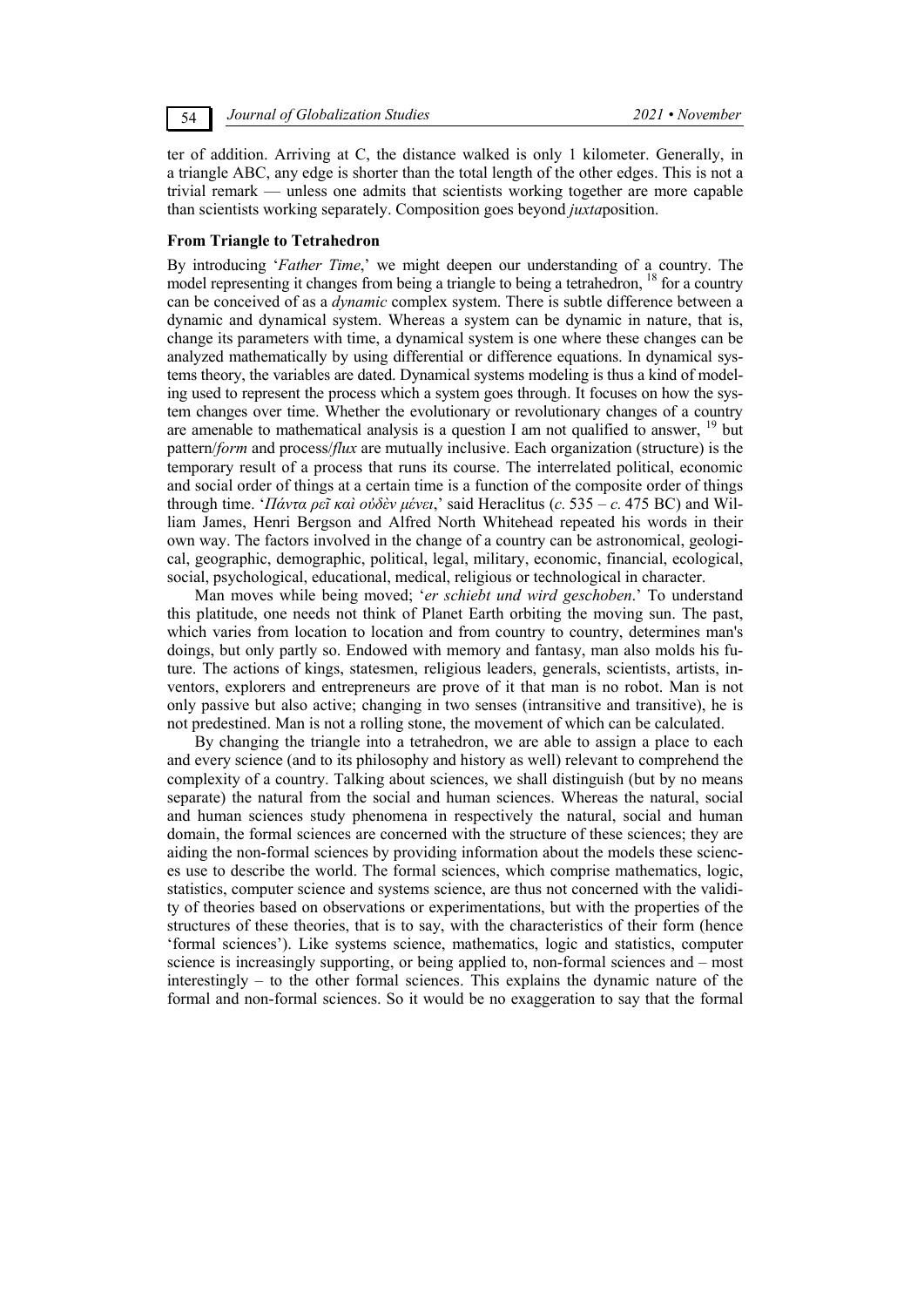sciences are the driving force of science and technology, which in turn are the motor of economic growth.

When a country is a system consisting of three basic, interrelated elements (its territory, its people and the multifaceted organization of its people), the elements turn out to be *dynamically* related to each other:

• Historical sociologists can tell how societies develop through time, how social structures are shaped by complex social processes and how these structures in turn shape the institutions and organizations which affect society.<sup>20</sup>

• Historical demography is the study of human population in the past. It is not only concerned with population size and composition, but also with their changes in response to birth, migration and death.<sup>21</sup>

• We are largely children of space and time. Whereas geography (particularly human, as distinct from physical geography) may be conceived of as history in space, history (study of the human past by means of written sources) may be conceived of as geography in time. Geography and history are like conjoined twins. In the mid-1960s, inspired by the space-time model in physics, Torsten Hägerstrand (1916–2004) created time-geography.<sup>22</sup> Paraphrasing his main message, one could say that each person's life-course is comparable to a barcode. It is unique, because the path which a person has taken in space *as well as* in time nobody else will be taking. What applies to a person also holds for a society or country.23 Time-geography is a kind of contextual theory, which regards the time-space setting of human activities as essential to their constitution. The crucial concept is the notion of context.<sup>24</sup> Temporality and spatiality are fundamental to social life. Man is not isolated. In actual fact, '*Alles ist vernetzt*' and '*tout tient à tout.*'

*Globalization* is the process of international integration, the process through which the world is becoming more interconnected and interdependent. Most contemporary social scientists endorse the view that the word globalization refers to fundamental changes in man's spatial as well as temporal experience. Geographical distance is typically measured in time. As the time necessary to connect distinct geographical locations shortens (due to technological breakthroughs), space also contracts, time-space compression being the result. The human *experiences* of space and time are thus closely connected.<sup>25</sup>

## **Countries Consist of** *Two Types of Systems*

The discussion about the distinction and relationship between the *natural* and the *artificial*  can be traced back to ancient Greece. Socrates, the first moral philosopher in the West, and Plato, his main pupil, profoundly disagreed with Sophists like Callicles and Trasymachus over the question as to whether laws were a matter of *physis* (given by nature) or *nomos* (made by man). The key question was: IS MIGHT RIGHT? The answer of the Sophists was: Yes. Socrates and Plato forcefully argued against them.<sup>26</sup> The question is still relevant, and mostly so. Whereas Thucydides, Machiavelli, Hobbes, Nietzsche, George Kennan, Hans Morgenthau, Raymond Aron, Kenneth Waltz, Zbigniew Brzezinski, Robert Gilpin, Stephen Krasner, Paul Kennedy, John Mearsheimer, Robert Kaplan, Charles Glaser, Stephen Walt, Robert Kagan and Randall Schweller emphasized or are emphasizing the ubiquity of power and Elias Canetti (1904–1994) explores the power of the crowd in his masterpiece *Masse und Macht* (1960), Jeffrey Alexander advances in *The Civil Society* (2006), the thesis that justice, which depends on a feeling of 'being part of something larger than ourselves' (on what Adam Smith designated as fellow-feeling), is possible and civil society 'inspires hope for a democratic life.' The idea of justice became cen-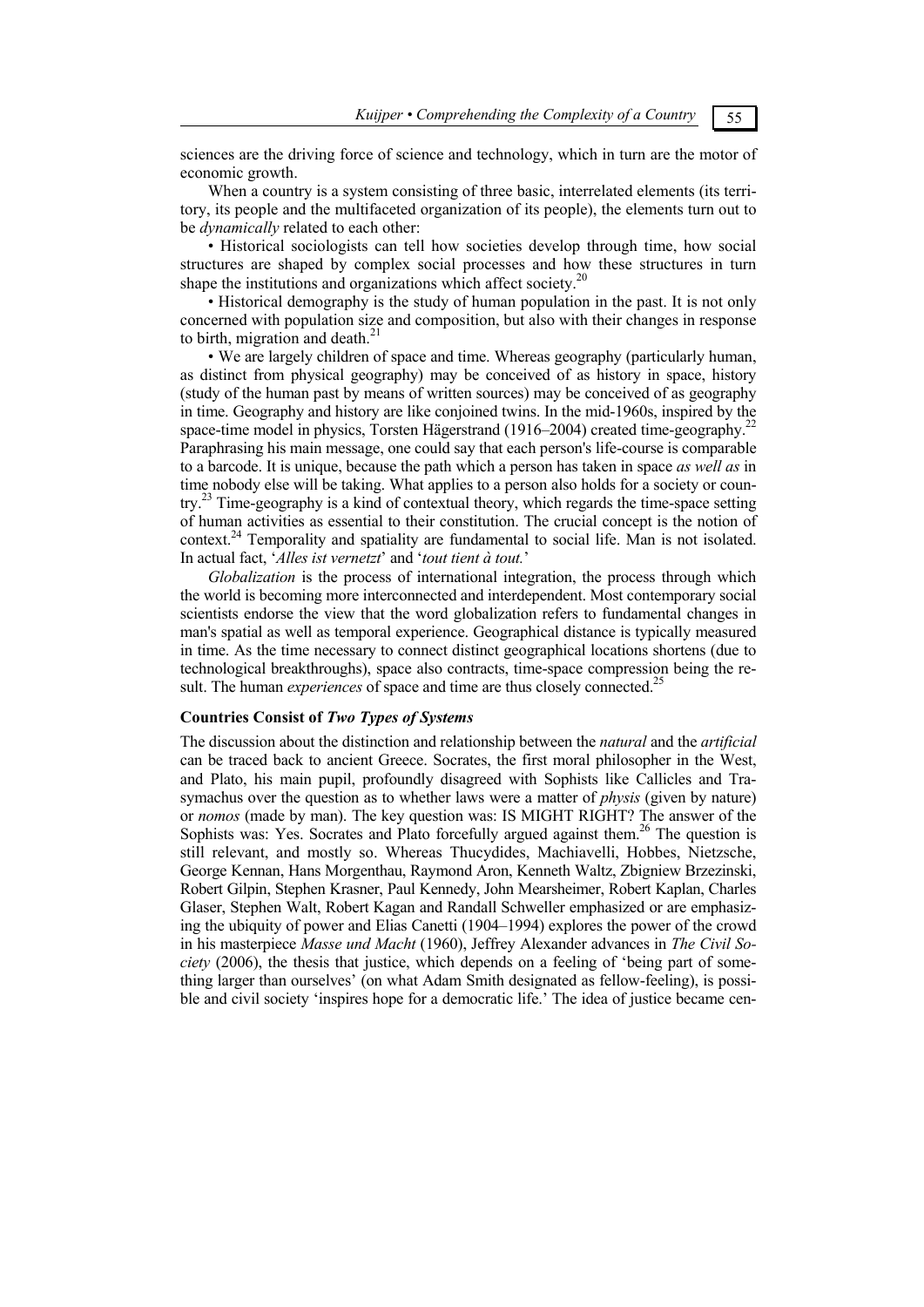tral to the revival of political theory unleashed by the publication of John Rawls' controversial book *A Theory of Justice* (1972).

Countries are systems. If the political side is emphasized, countries are called 'states'; if the cultural side is stressed, they are called 'nations'. Countries have a population, a collection of individuals feeling that they have something in common, that is to say, of individuals forming a community. Since individuals are non-linearly connected, their country is a complex system, and because they interact with, and adapt to, each other, their country is a dynamic system. Finally, the complexity and dynamics of a country are reinforced by the mutual relations individuals have with their constantly changing natural environment. For example, when it starts raining (a natural event), people will, in different ways, act differently from when the sun breaks through. A tsunami, earthquake or volcanic eruption (natural events) will bring about all kinds of human actions, which differ from the actions resulting from a bombardment (certainly not a natural event).

There are different kinds of community, for example, local, national, academic, business, financial, rural, urban, political, ethnic, religious, gay, health-related, football, online, old age, or protest communities. The following sentences make this clear: 'He is well known in the local community'; 'There is a large black community living in this area'; 'Her speech caused outrage among the gay community'; 'There is a real sense of community in that neighborhood'; 'His ideas have attracted a lot of attention in the scientific community'; 'The tragedy has shocked the close-knit rural community'; 'The club is dedicated to the business community'; 'The restaurant is popular with the old age community', and 'He insulted the Chinese community as a whole'.

A community is a group of people living in an area or being considered as a unit because of their commonality. A country is a fusion of area and commonality. Countries are thus a particular kind of community. Countries are bordered stretches of land with a politically organized people who, to some extent, share a history and have a sense of belonging. Countries are locally defined and historically shaped organizations. Both locality and organization are important for characterizing a country. Think of Iceland versus Nepal, Japan versus Indonesia, Bolivia versus Afghanistan, or the United States of America (USA) versus the People's Republic of China (PRC). There are *natural*  (grown, spontaneous or endogenous) and *non-natural* (constructed, man-made or exogenous) organizations or systems. The distinction between natural and non-natural organizations was highlighted by Montesquieu (1689–1755). In the course of time, there can be a change from relying on the natural to relying on a non-natural order of things. For example, whereas Christopher Columbus, Vasco da Gama, Pedro Cabral, Ferdinand Magellan and James Cook were dependent on the system of trade winds (natural order), the captain of a modern seagoing vessel relies on the chief engineer in charge of the engine room (non-natural order).

A natural order, organization, or system is an order that is not ordered by people and needs no human activity to be an order; it is an inner order, an order which is selforganized.<sup>27</sup> For example, there are many kinds of trees, for example, beeches, oaks, elms, birches, poplars, ashes, planes, willows, lime trees, apple trees, pear trees, peach trees, plum trees, cherry trees, almonds, and walnut trees. Trees are wonderful, natural systems. Nobody is involved in their growth, which may only be facilitated by man. The roots of a tree 'know' perfectly how to suck up the nutrients-containing-water in the soil, and how much of it to suck up. The up-going sap 'knows' exactly where to change direction in order to feed the spreading branches and their leaves or ripening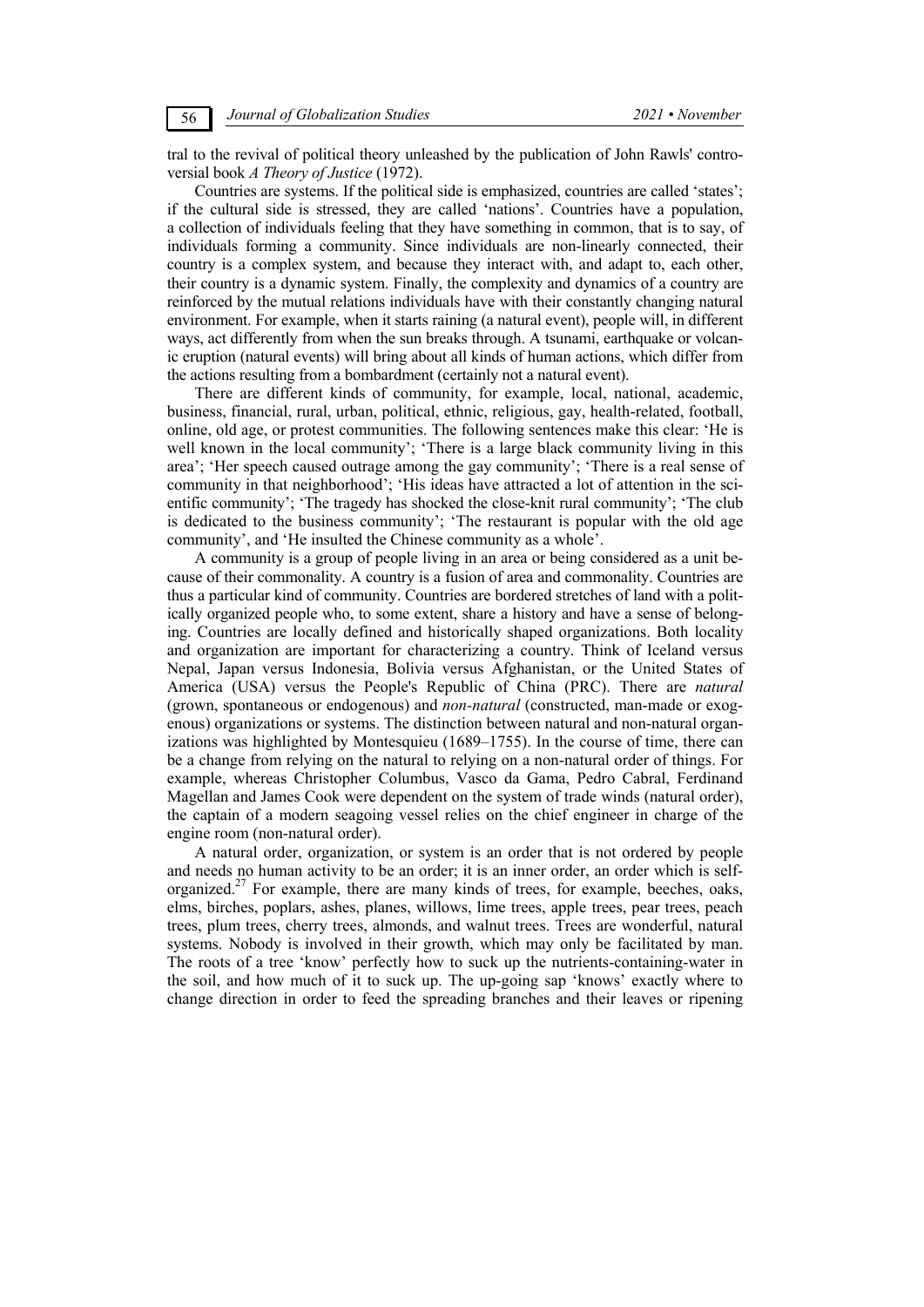fruits. Adapting to the vagaries of the weather, trees 'know' full well when to blossom, whether to bear a certain kind and number of fruits and when to drop their leaves. Silently, trees show a recurrent pattern in space and time, without somebody ordering them to do so. Trees are indescribably beautiful, providing shelter, coolness and shade to anybody, without distinction of persons ('*Ombra mai fu*'). Trees dance, without somebody setting or making the rhythm. Only when they crash onto the ground and die, at man's brutal hand, they make a sound.

Whereas natural systems like the Solar system and Planet Earth can perfectly do without man, man, or the varied systems of his making, cannot do without nature. Ebb and flow will obey the laws of nature, irrespective of the rules of man. The alternation of day and night disregards any order of man. Sooner or later, death follows on birth. The seasons succeed each other non-stop. No man can change the order of nature or the course of things. What he can and often does change, however, is the result of man's organizing activities. Politicians change the ruling of a country; religious leaders steer the herd of believers in a certain direction; and businessmen induce the flock of consumers to buy their products. Politicians, religious leader and businessmen are (re)organizing something that can be changed; they issue orders, which can be either obeyed or disobeyed. The Protestant Reformation challenged the authority of the Pope; the French Revolution changed France from a monarchy to a republic; and the liberal world order is a human construct, not something natural.

Artificial, man-made organizations are arrangements which are exogenously made. They differ fundamentally from natural, spontaneous and endogenously ordered or selfregulatory organizations, like snowflakes and organisms. For example, economic inequality is a human construct; it is enduring and tenacious, but certainly not ordained from Heaven. Though Karl Marx, Max Weber, Douglass North, John Rawls, Immanuel Wallerstein, Amartya Sen, Robert Nozick, Anthony Giddens, Joseph Stiglitz, François Bourguignon, Angus Deaton, Jeffrey Alexander, Branko Milanović and Guido Alfani had done or were doing extensive and in-depth investigations into this issue, rockstar economist Thomas Piketty needed (and obtained) more than 2,000 pages to cover the subject in his books *Le Capital au XXIe siècle* (2013) and *Capital et idéologie* (2019), the much-publicized publication of which he is following up with international trips (not paid by himself) to promote their sale. Another example is the business organization. Being part of a division of a country's economy, a company is man-made; it is an artifact. An external factor is needed, namely the organizer, who not only directs and controls the organization but also divides and coordinates the labor to be performed. While the Moon orbits the Earth and the Earth orbits the Sun aimlessly (or so it seems). the leader or manager of an organization has, indeed must have a purpose. He steers the organization in a particular direction, just like the cyclist on his bike, the driver of a car, the captain in charge of a ship or the pilot controlling an aircraft. Study of the leadership of a company is a form of applied cybernetics. When the organization under his leadership grows, the leader will employ assistants or delegate some of his responsibilities. His core task, however, will remain the same: making strategic decisions. These decisions involve employment and investment decisions, which means that he should be informed of the situation at, and developments in, the labor market and money or capital market respectively. Exploiting the potential of these markets, he continuously tries, possibly by means of his research and development department, to improve the quality of his company's products, and he looks, by means of his sales and marketing division,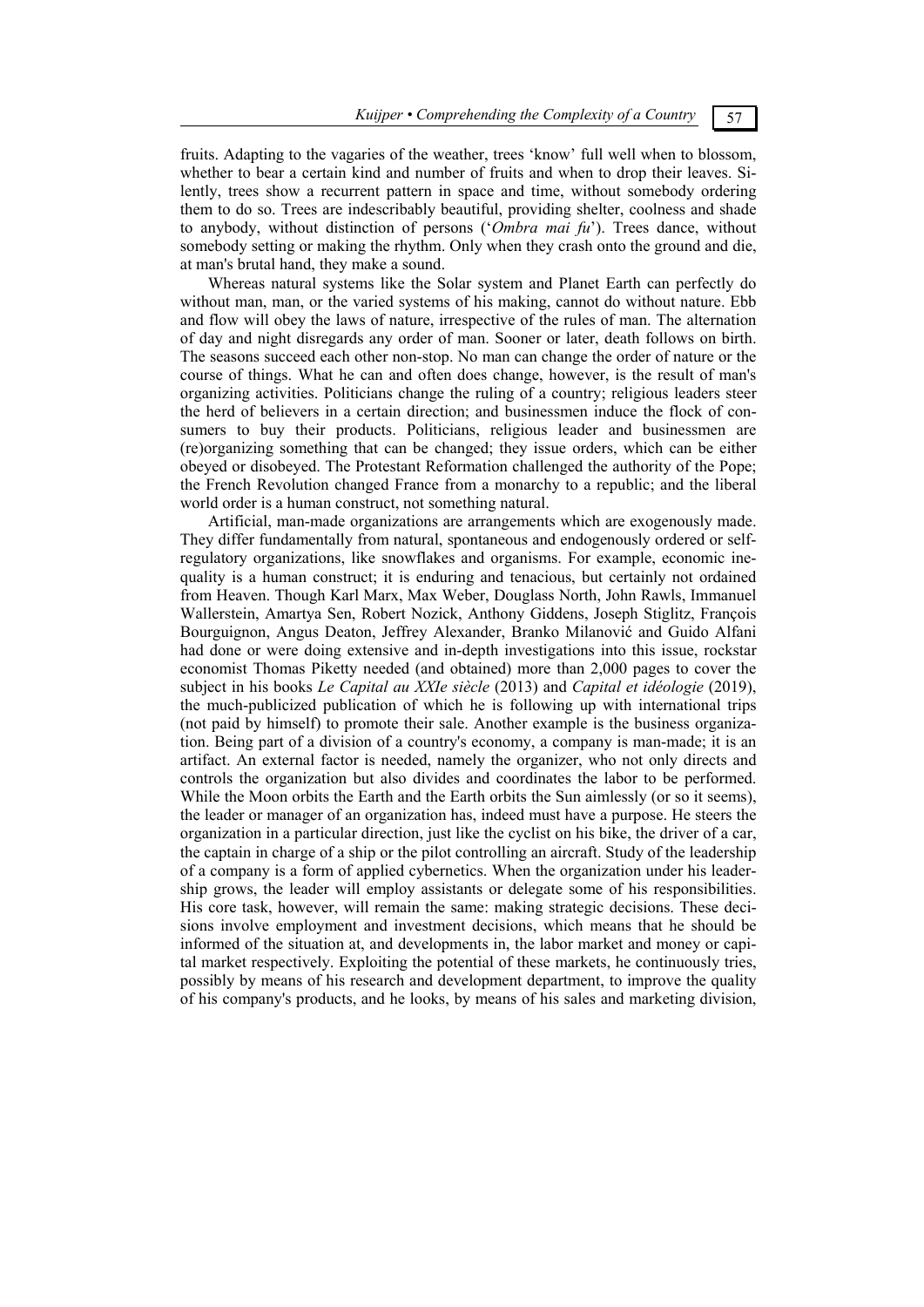for opportunities to sell his products on the local, national or international market. With the R&D division, the sales and marketing department and other parts of the organization nicely in place (set up according to his directives), the leader shows that he knows how to divide, coordinate and control the jobs or tasks to be carried out, that is, how to establish effective relationships between employees, means, tools and activities in order to achieve an objective, the relationships being defined quantitatively, qualitatively, spatially, temporally or in terms of power.

Countries are certainly not companies, but countries and companies are largely human constructs. Leadership (the directing of people) is their essence. Another word for leadership is 'management', which implies organization of the company, division of the tasks to be performed and control of activities carried out. When it comes to performing tasks or controlling activities, ruling a country may show a considerable degree of latitude; it implies organization and government (management) nonetheless. This indicates that study of the leadership of both a company and a country is essentially a form of applied cybernetics. The word cybernetics comes from *κυβερνητική*, that is, from all that is pertinent to *κυβερνάω* (to steer, to navigate), hence the *κυβερνήτης* is the helmsman, the manager or the governor.

Perhaps the best way to see the discrepancy between *natural* and *man-made* order is to realize the fundamental difference between actions and events. Whereas events are caused, actions have reasons, that is to say, the human mind is involved in actions. Causes may be difficult to identify and determine, because the chain of causes is often long and their interdependence is hard to ascertain. Even more difficult is it to gauge the human mind and to fathom out what humans are moved by.

## **A Country is a Complex and Dynamic System**

Countries are complex and dynamic systems consisting of complex and dynamic subsystems; they have related (!) levels of systems. But what is a system and what is the difference between systems and sets?

*Set* theory, the brainchild of Georg Cantor (1845–1918), was born from the collecting of things, which led to the concept of number, the subject of number theory (according to Gauss, the 'queen of mathematics'). Set theory changed the entire outlook on measure and integration; it relates to group theory, because a mathematical group is a non-empty set of elements, which can be combined in a particular way and under certain conditions. The language of Cantor's theory is used for defining nearly all mathematical objects, but most of his theory dealt with '*Punktmengen*' (sets of points). Cantor defined a set as 'any collection of distinguished objects gathered into a whole'.

Before collecting things, they have to be identified, but the concept of identity is far from clear. The word identical, or synonyms thereof, appears in sentences like 'x is identical with y', 'x is the same as y' and 'x is equal to y', or, for the sake of brevity,  $x = y$ . Instead of 'x is not identical with y', or 'x differs from y', we write  $x \neq y$ . Strictly speaking, however, there is no identity, and when there is no identity, it makes no sense to speak of difference, because 'identity' and 'difference' are correlative (mutually involving) concepts. If a drop of water falls into the sea, there is no identity, for the volume of the sea changes.

In everyday language, identity is usually expressed by the use of 'is', or by another form of the verb 'to be' ('am', 'are', 'was', 'were', 'being', or 'been'). For example: 'Rome is the capital of Italy,' 'Shakespeare is the author of Hamlet,' or 'Oxygen is the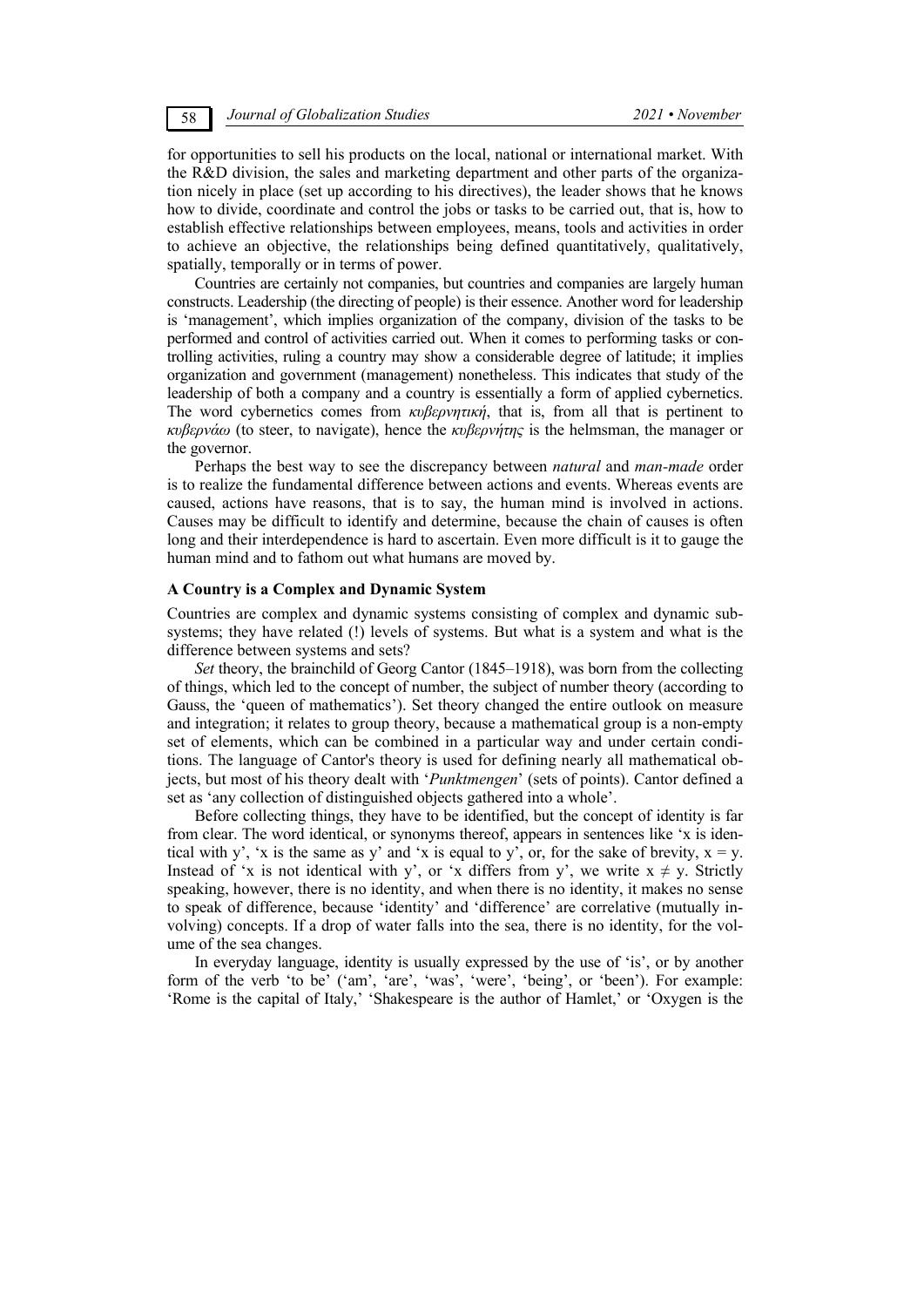chemical element with the symbol O.' The 'is' in these sentences differs, however, from the 'is' in phrases like 'Rome is a city,' 'Shakespeare is/was a playwright' or 'Oxygen is a nonmetal.' In the first three sentences, reversal is possible: 'The capital of Italy is Rome,' 'The author of Hamlet is Shakespeare' and 'The chemical element with the symbol O is oxygen.' Reversal is impossible in the last three phrases, because 'is a city,' 'is/was a playwright' and 'is a nonmetal' are predicates, giving information about respectively the subject Rome, Shakespeare and oxygen. We leave here the machinery of propositional logic and enter the vast domain of first-order and higher-order logic, the discussion of which falls beyond the scope of this article.<sup>28</sup>

Once collected, things form a collection, a set. For example, the collection consisting of a book, a digital camera, a deck of cards, an guitar and a pencil, the set formed by the boys who are absent from the school in town x, or the assortment of vegetables in a supermarket. Classes of individuals are first-order classes. Second-order classes do not consist of individuals but of first-order classes. There are also third-order, fourth-order, *etc.* collections. The study of classes (their nature, notation, operations on, and relations between, them) is called set theory.

A *system* is a particular set. Whereas a set is a collection of things, a system is a collection of connected things. Their interconnectedness is to be emphasized, because interconnected things form a unit having properties, a boundary and an environment. The difference between set and system is a subtle but important one. A set is just a collection of objects having something in common. For example, the men of a town form a set; what they have in common is only their being resident of the town. They are not connected. All the persons (men, women and children) of a town, however, form a system, because, living in or belonging to the town, they form a community which differs from other communities. Tensions between residents do not distract from their being connected. The products for sale in a department store form a set, but the interconnected parts of a bicycle, car, train, plane, or computer form a system. If the connected things belong to the physical world, it is a physical system; if they belong to the living world, it is a living or biological system, and if they belong to the human society, it is a social system. The immune system (not: set) interacts with both the nervous and the hormone system, or, to take a few examples from the social domain, a company, political party and religious community are more than sets; they are systems, operate as units, and interact or communicate with their environment. External communication is often more difficult than internal communication, though the difficulties attendant on intra-group communication should not be underestimated. Further distinctions can be made. For example, social systems are divided into political, legal, military, economic, financial, management, linguistic, literary, cognitive, religious, cultural and technological systems. A worldview is not a collection of unrelated beliefs. It is a cognitive system, a collection of interconnected beliefs. Its most fundamental concept may be ill-conceived, but it is a system all the same. System differentiation has often led to losing sight of the nature and essence of a system *tout court*. The study of systems is called systems science and should thus be clearly distinguished from set theory.

A system is composed of a number of interrelated parts. Two aspects are involved: (*a*) the parts forming, composing or making up the system, and (*b*) the way in which these parts are related to each other. Discoveries made since 1970 have shown that these relations are usually non-linear (see Scott 2007: 79–100). The non-linearity of the relations between the parts of a system makes it a *complex system*. To a degree, systems are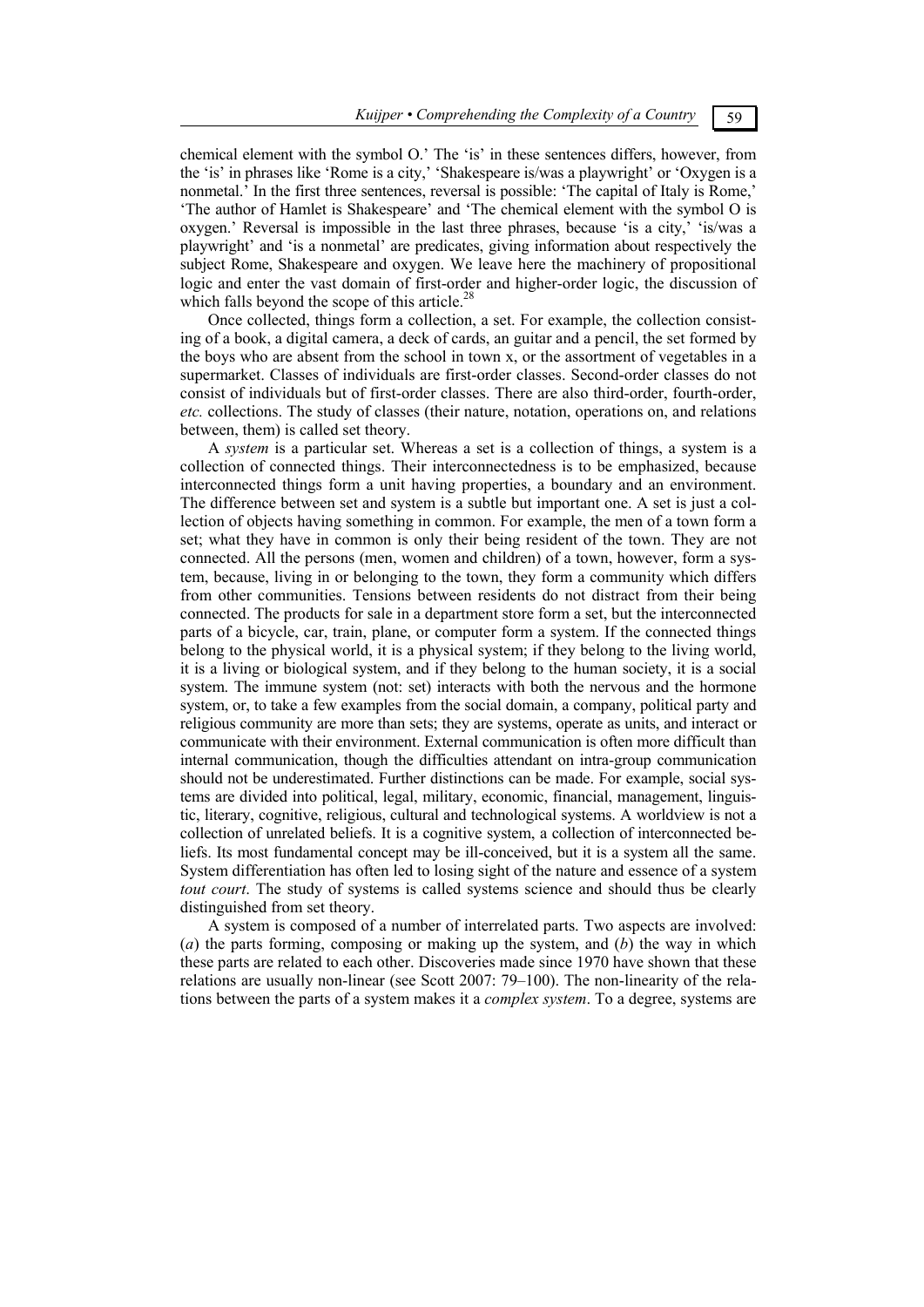separated from their surroundings by a boundary. Each system is, therefore, conditioned and constrained. There is nothing totally isolated, however. A sub-system is both a collection of connected elements (its components or constituents) and a component of a larger system (the sub-system's super-system). Complete description of a system contains also information about its environment; the description of a system that does not contain information about its environment is thus incomplete and potentially misleading. No political, economic or social system operates in a vacuum. An overall system is a nested system; it is rather difficult but not impossible to describe. The change of one part of a system induces the change of another part and of the system as a whole.

Over time, a series of changes forms a process that has a structure or pattern to be identified and explained. The system is not only complex; it is also *dynamic*. Identifying and explaining the process pattern (*Wandlungsstruktur*) of a country's history that consists of many interconnected and changing sub-systems having numerous interrelated and transforming constituents is the daunting task of historians – a task, I venture to claim, they are not scientifically equipped to carry out. There is much work still to be done. For example, the complexity and dynamics of the agricultural, industrial and service sector of an economy, which is only one, albeit very important aspect of a country, have been extensively researched and well documented, but the super-context (the context of the context of the economic sectors) is not yet thoroughly investigated, because the investigators (clinging on to *ceteris paribus* clauses) are blinkered. Historians who refuse to collaborate with, say, economists, political scientists, demographers, geographers and sociologists should apply for a job as journalist or country correspondent; universities are not the places where they belong. Adaptation of a system is the way a system adjusts to its changing environment. Systems often exist for the service of a single person (or group of people serving this man/woman) having personal (or group/party) interests that may run counter to what is natural. The management of a system may therefore result in its failure or breakdown. When management increases in complexity (*e.g*., when ruling a modern nation-state), the risk of system failure or breakdown will increase. History is littered with them.

Systems can be either *closed* or *open*. A closed system does not allow transfers into or out of it. The specification of what types of transfers are excluded varies in the closed systems of physics, chemistry or engineering. For example, a system might be closed to energy, meaning that energy is neither able to enter nor to leave it. A vacuum thermos flask stops energy from leaving the system to keep the drink it contains warm. So it might make sense to treat the flask as a closed system. However, no system in the real world is perfectly closed. An open system has external interactions, which may take the form of energy –, information – or material transfers into or out of it, depending on the discipline defining the system. If one pours hot drink into a mug, the heat will relatively quickly escape to its surroundings. Open systems are more difficult to understand than closed systems. This may be the reason why scientists tend to prefer working with systems they mistakenly presume to be closed. In the social sciences, an open system exchanges material, energy, information (data), people and capital with its environment. Kostas Axelos (1924–2010), a Greek-French philosopher, cogently argued that seeing the world system (and any part/country of it, I would like to add) as an inherently open system would solve many problems.<sup>29</sup> Social and human scientists would, therefore, be better advised not only to stay in touch with natural scientists, but also to work closely together, rather than creating a monopoly whereby the world (or a country) is looked at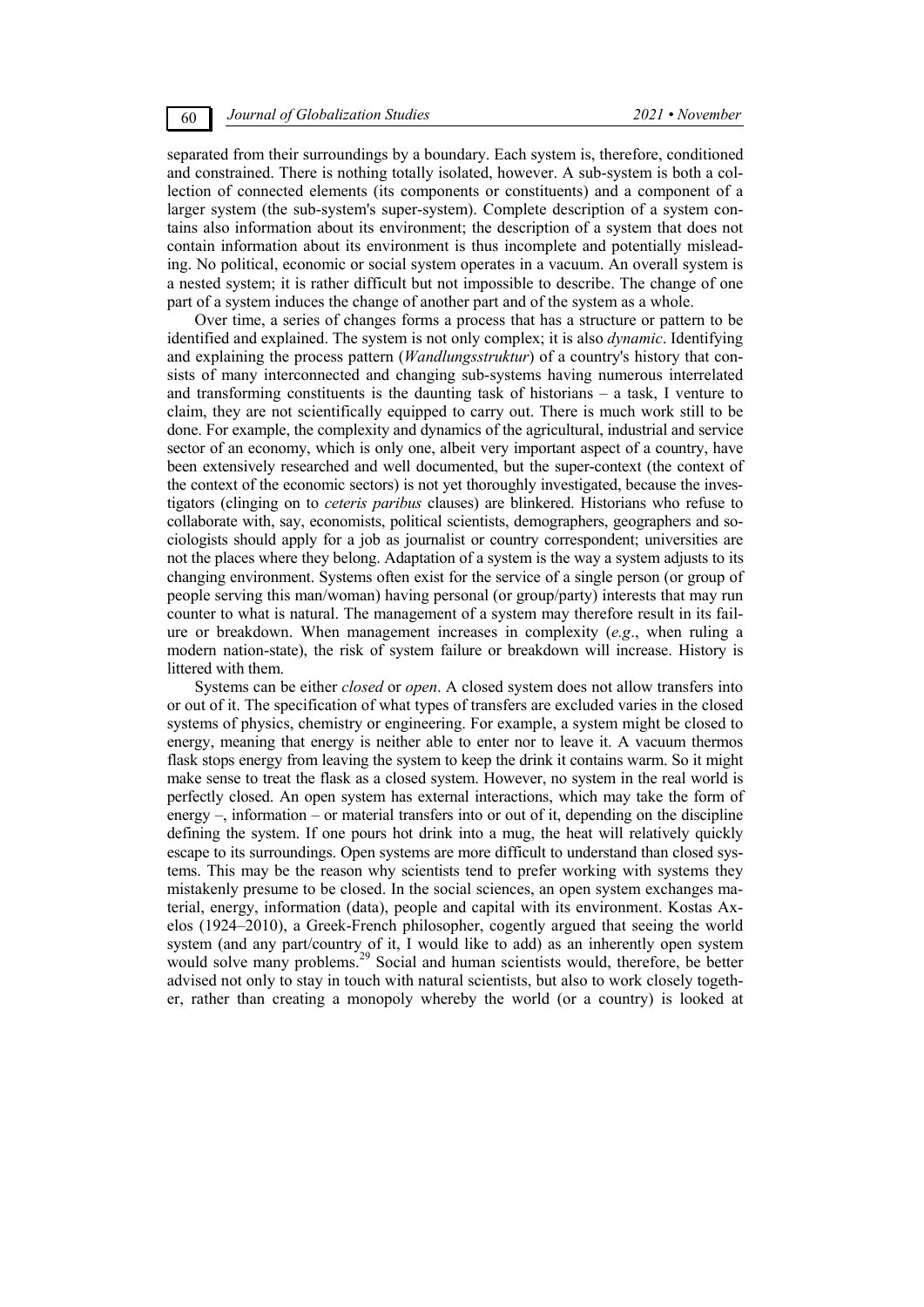through, for example, political, legal, military, economic, financial, demographic, geographic, sociological, psychological, linguistic, literary, or cultural spectacles.<sup>30</sup>

### **Comprehending a Country**

When a country is a complex and dynamic system, the question arises as to how to study the country and how to comprehend such a system. After years of pondering over this matter, it dawned on me that I had to consult experts in the science of complex systems. For clearly, any (would-be) political scientist, economist, demographer, sociologist or anthropologist lecturing on the country as a whole has to be distrusted. No ant can perceive the pattern of the whole carpet. 'To comprehend' stems from the Latin word '*comprehendere*' (to take together, to unite). Comprehending a country means understanding it not partly but completely, that is to say, taking all the possible viewpoints into account. This can only be achieved by a team of seasoned scientists, by truly collaborating bright minds from different countries, particularly from the country being researched in order to ensure that the theories advanced are tested or at least testable. Multidisciplinary work – it cannot be overstressed – will not do, for a cathedral is far more than the sheer piling or juxtaposing of stones, things that can be counted.

Comprehending the dynamic complexity of a country is the challenge no serious scientist of complex systems can afford not to take on. It is *par excellence* the challenge of *interdisciplinary* researchers.<sup>31</sup>

### **Is It Possible to Comprehend a Country?**

I think it is technically feasible to advance the comprehension of a country's complexity, provided the growing power of *computers* is harnessed. Computer science could stimulate systems science, and vice versa. Systems science is pre-eminently suitable to map the complex and dynamic systems which a country is composed of and to chart the relationships prevailing among them. When both computer science and systems science are further developing, the possibility of interaction between them should be explored. Instead of heavily leaning on either the computer science or systems science side, a more balanced approach would take advantage of the strength at both sides. An international conference on this issue is needed.

The question may be raised how to digest the huge chunk of information collected in a conventional country library. If systems and computer science could be helpful in comprehending a country, I think there is reason to be cautiously optimistic about the applicability of computer science to such studies. As the potential of *digitized libraries* is growing fast, they may help to cope with the complexity of a country in a way undreamed of by scholars in the past and their current colleagues.

A digital library is a collection of digital objects stored electronically along with means for organizing, managing and retrieving the information or knowledge contained in, or related to, the objects. Digital libraries, the concern of Library and Information Science  $(LIS)$ ,<sup>32</sup> vary in scope, can be maintained by individuals or organizations, can be affiliated with physical libraries or academic institutions, and can be integrated, which is essentially a case of knowledge integration. The content of digital libraries may be accessed remotely or via a network of computers.

The humanities are currently undergoing a revolution similar to what happened in the life sciences twenty years ago with the collection and centralization of genomic data. The marriage between computer science and humanities has resulted in the thriving field of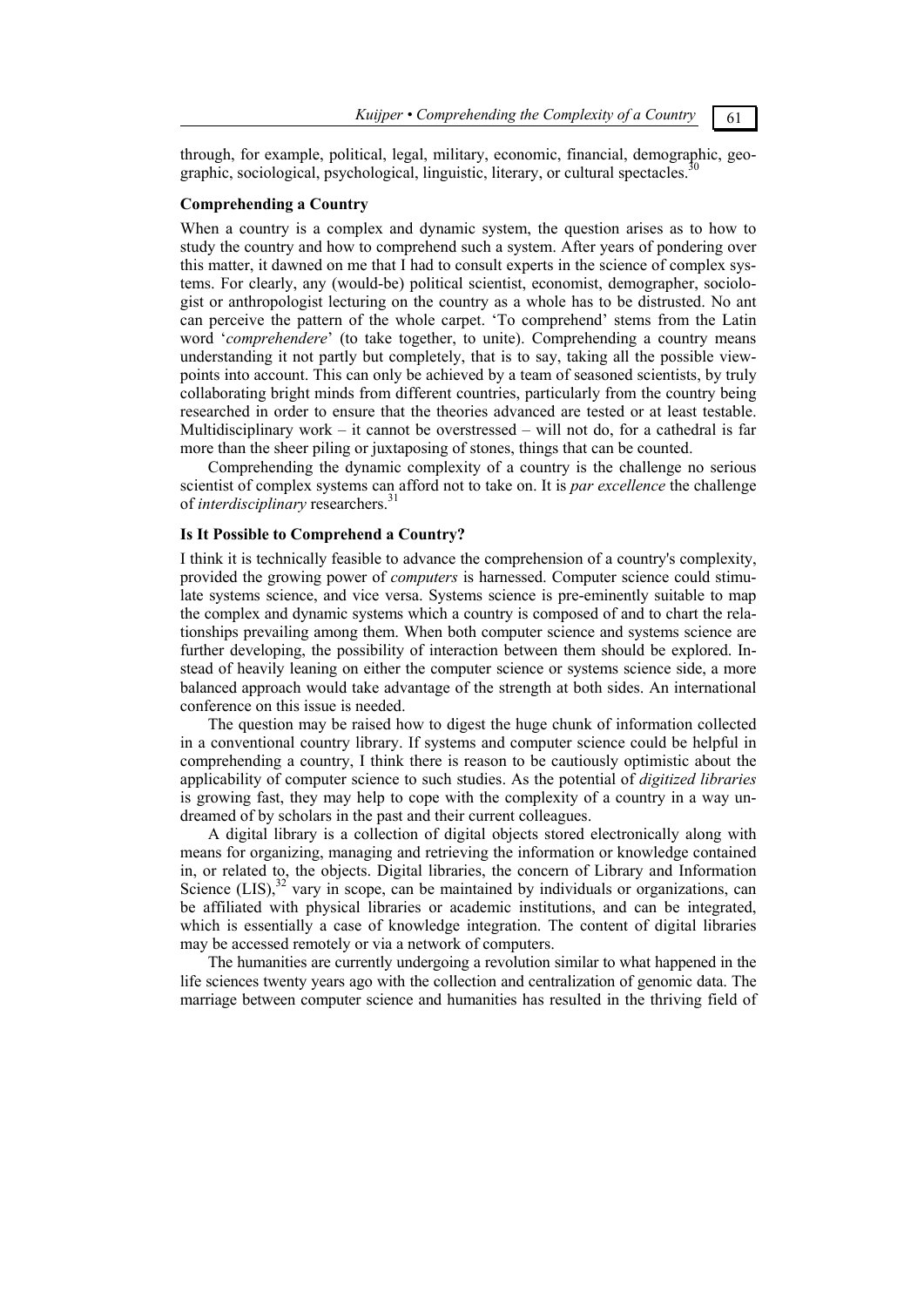digital humanities. Very large databases, new computational approaches and digital collaborative technologies are reshaping the humanities, opening up promising avenues for research and education in country studies. The discipline of digital humanities explores the potential of these new methods and the scholarly practices fostered by digital technologies.

Myriads of books and scholarly journals are stacked in libraries throughout the world. Some of these libraries are digitized and their number is rapidly growing. The advantages are obvious:

• The fast growing potential of 'human-computer interaction' (HCI) can be deployed.<sup>33</sup>

• Digitized libraries can be quickly, remotely, simultaneously and systematically searched.

• Double/multiple counting can be avoided.

• Books and journals (articles) on a particular country can be selected.

• Books and journals (articles) on a particular country can be arranged by year/month of publication.

• Books and journals (articles) on a particular country can be arranged by publisher.

• Entries can be alphabetized.

• Entries can be systematically cataloged by (sub) discipline or topic.

• Entries can be listed in order of some kind of frequency.

• Entries can be listed by the time a subject is first addressed, or further advanced.

• Indexes (alphabetical lists of names or subjects, with their location) can be drawn up and integrated.

• Concordances (alphabetical lists of the words used in a book or article, with their immediate context) can be compiled and integrated.

• Contents mentioned in tables of contents can be systematically arranged and synoptically outlined.

• Digitalization facilitates analysis and cross-checking.

• Semantic fields can be explored.

• Schemes of concepts or keywords can be mapped and visualized.

• Technical terms and expressions can be clarified by relating and organizing them.

• The tools, techniques and methods of text analysis (aka text mining) and topic modeling can be used. With text analysis, computational linguistics and computer-aided translation sufficiently developed, it may even be possible to discover and sort out re- or paraphrasing.

• The tools, techniques and methods of information and knowledge integration can be used.

• The tools, techniques and methods of information fusion can be used.

• The tools, techniques and methods of natural language processing (NLP) can be used. The Natural Language Processing Group at Stanford University may be appealed to.

• Quantitative data can be collected and subjected to statistical analysis. This kind of analysis is particular important, as the volume of available quantitative data is growing and the statistical apparatus is becoming increasingly sophisticated. Quantitative linguistics is booming. Go to http://www.iqla.org.

• The desirability and feasibility of performing a meta-analysis can be explored. A meta-analysis combines the results of multiple scientific studies.

• National data on authors, contributors or translators can be sifted and orderly mapped.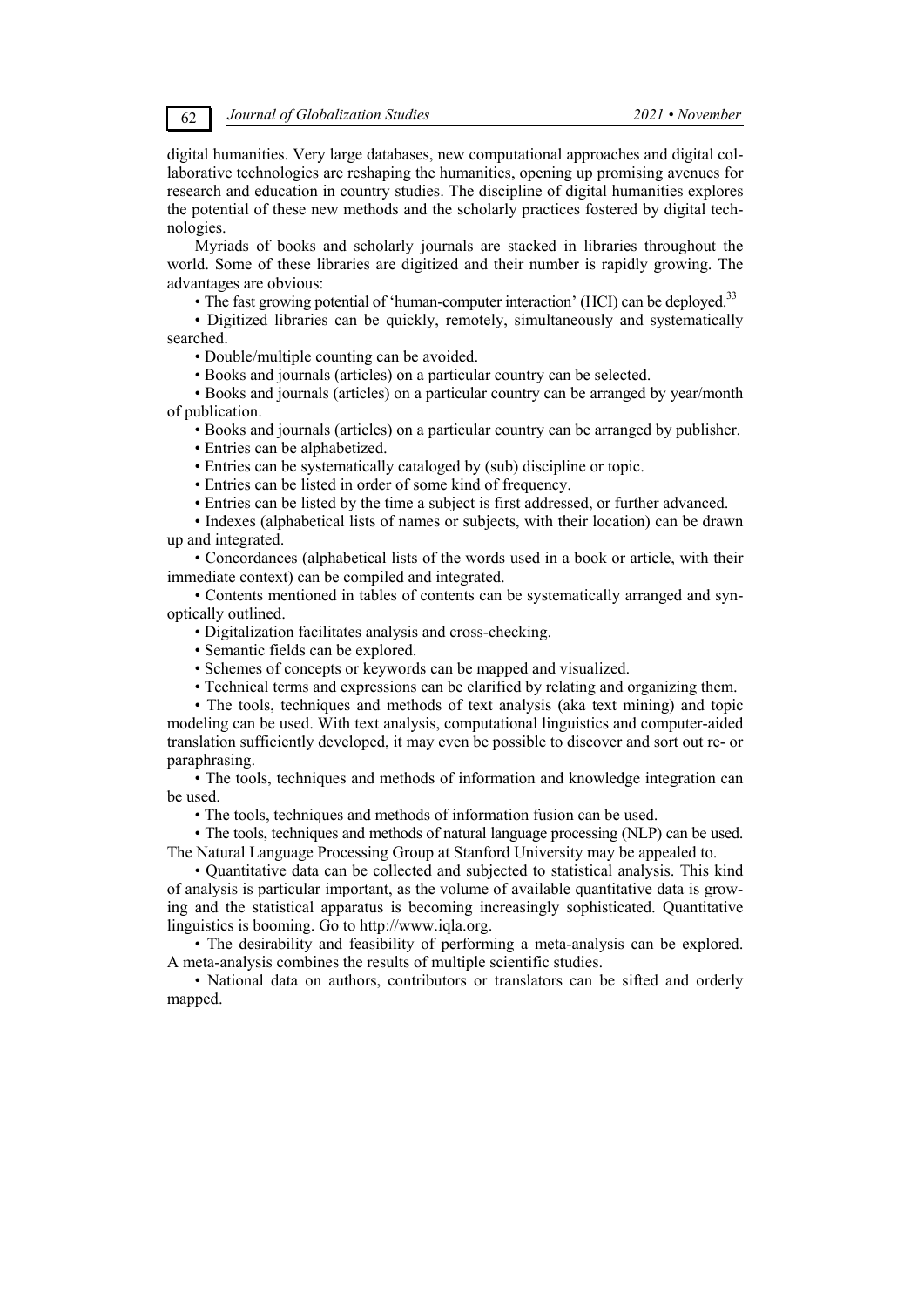• Personal data on authors, contributors or translators can be sifted and orderly mapped (education, appointment[s], institution[s] associated with, prize[s], award[s], publication[s] *etc*.).

• A master bibliography can be alphabetically or thematically compiled, kept up-todate and explored.

• IT-connections can be established with publishers of books or journals on a country.

• IT-connections can be made with databases which are partly or wholly related to a country.

The last two points will enable the aspirant author to acquaint him/herself with, or stay abreast of, recent information on the subject he/she is interested in or wants to write about.

Computer-supported collaborative learning about, computer-supported cooperative work on and interdisciplinary as well as international research into a country can be facilitated by the use of digital libraries. The collaboration between country-focused scientists from different countries and different disciplines can be stimulated, and the coherence and integration of their work can be enhanced. By computationally collating data from diverse sources a well-planned project geared to international and interdisciplinary country-research will come to fruition and novel insights into how a country functions and develops will be provided. The wiring of the country will be discovered and its overall pattern or deep structure will show up.

Computationally visualized relationships and interdependences may suggest further research. The importance of computationally creating an image of both the weft and the warp of a country's carpet is to be emphasized, because many scholars, bewildered about the intimate relationship between the spatial (simultaneous) and the temporal (consecutive), are unfamiliar with, or inclined to underrate, the possibilities of information visualization.

Multi-volume dictionaries and thesauri can be systematically searched in a minute, a modern atlas can display detailed information about a geographical area's different aspects, and the streets and side streets of any city can be almost instantly mapped and visualized, but the potential of digitized and electronically connected libraries and archives is at present heavily underestimated.

Digital libraries are huge databases, large collections of data which are electronically accessible to big data analysts using cutting-edge software that runs on state-of-the-art supercomputers. Completely new and hitherto unknown structures of, and heretofore unimagined patterns between, countries could be discovered. As integrated and interactive computer systems, such libraries could make computationally visible that any countrytopic chosen for research is only part of a complex and dynamic system, in other words, is nothing but the node of a poly-dimensional and multi-layered network. All the relevant dots can and shall be connected. The deployment of digital libraries could give an enormous boost to collaborative country research. Consequently, it could improve the understanding of countries that is needed by foreign affairs ministers and world leaders.

The electronically accessible Encyclopedia of Life Support Systems is 'one of the largest e-books repositories on the Web,' an 'integrated compendium of twenty-one encyclopedias,' and 'a virtual dynamic library of about 600 volumes.' The EOLSS body of knowledge 'attempts to forge pathways between disciplines in order to show their interdependence.' It 'deals in detail with interdisciplinary subjects, but it is also disciplinary, as each major core subject is covered in great depth by world experts.' EOLSS is testimony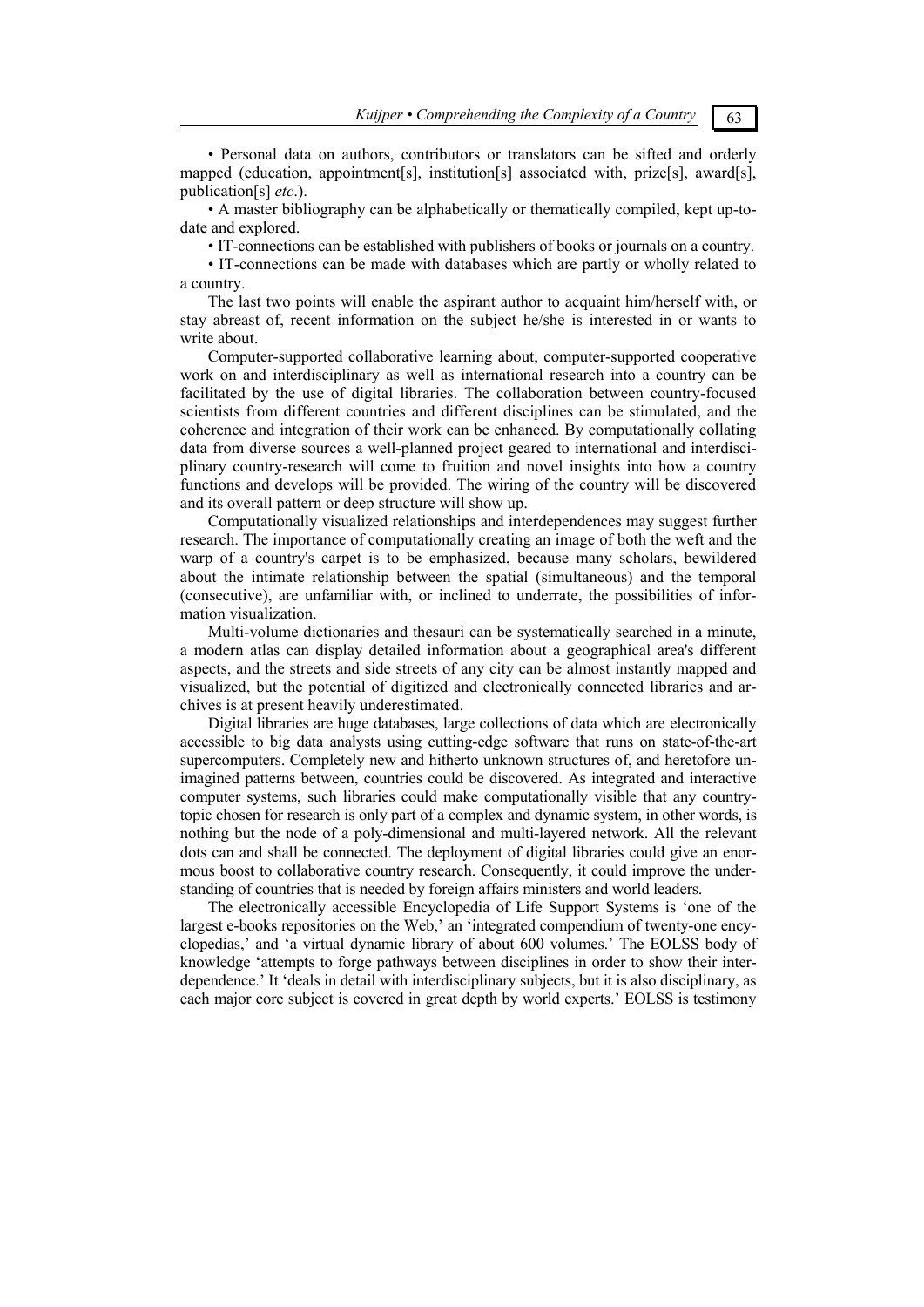of it, that partial studies which are not nicely dovetailed or firmly interlocked with each other present nothing but a '*spectacle coupé*,' a Humpty Dumpty broken into bits. The parceling up of a whole neglects relations that matter and the compartmentalization of a complex system into 'more manageable' subsystems easily results in losing sight of the context. Conducting partial studies makes thus only sense if they are conceived of as, and demonstrated to be, the constituents of a coherent whole. If the repository Encyclopedia of Life Support Systems is available online and serves the interests of many scientists, it should be possible to create a similar storehouse of information related to a country. The electronic hookup between country-related depots, which network scientists would call the nodes (or vertices) of a network, makes comparative research possible and bring the international context or foreign relations of a country to light.

In 2005, James Billington, late chief librarian of the Library of Congress, suggested to UNESCO director-general Kōichirō Matsuura that a World Digital Library (WDL) might be created which would 'have the salutary effect of bringing people together by celebrating the depth and uniqueness of different cultures in a single global undertaking.' Dr. Matsuura welcomed the proposal as a 'great initiative that will help to bridge the knowledge divide and promote mutual understanding.' The WDL was launched in April 2009 and developed by a team of the Library of Congress, with technical assistance of the Bibliotheca Alexandrina, in Alexandria. Institutions contributing to the WDL include national libraries and cultural and educational institutions in Brazil, China, Egypt, France, Iraq, Israel, Japan, Mali, Mexico, Morocco, the Netherlands, Qatar, the Russian Federation, Saudi Arabia, Serbia, Slovakia, South Africa, Sweden, Uganda, the United Kingdom and the United States. The WDL is an impressive undertaking, but the potential of digitized and electronically connected libraries and archives is still far from being fully exploited.

Mention should also be made of the list of lists (of lists) available on the Internet (https://en.wikipedia.org/wiki/List\_of\_lists\_of\_lists), particularly of the lists of countryrelated topics. The references are hyperlinked. So visiting the websites will have a snowballing effect. Needless to say, country information available on the Internet would be tremendously increased, if only book publishers were willing to loosen their open-access conditions. Unfortunately, their current business model blocks scientific progress.

All this does not mean, even in principle, that countries can be *fully* computationally comprehended, because the human mind (as distinct from his brain) is and will always remain incomprehensible. Sooner or later, every computer, being constructed and instructed and even having to be switched on by a human, will be outsmarted by man, the ever elusive being (see Ornes 2020). Compared to natural events (the intertwined causes of which may be difficult to trace), individual *actions* are particularly complex and more difficult to understand. *Social* actions are particularly complex and even more difficult to understand. When more than two individuals are involved, the understanding of social actions by means of the tools used in the natural sciences quickly becomes impossible. In comparison, the notorious three-body problem<sup>34</sup> pales.

*The main conclusion of this article is that current country-studies have to be rejected as being fundamentally flawed and that computer-aided interdisciplinary and international collaboration is the key to successful research on countries, being the dynamic and extraordinary complex parts of a worldwide whole.*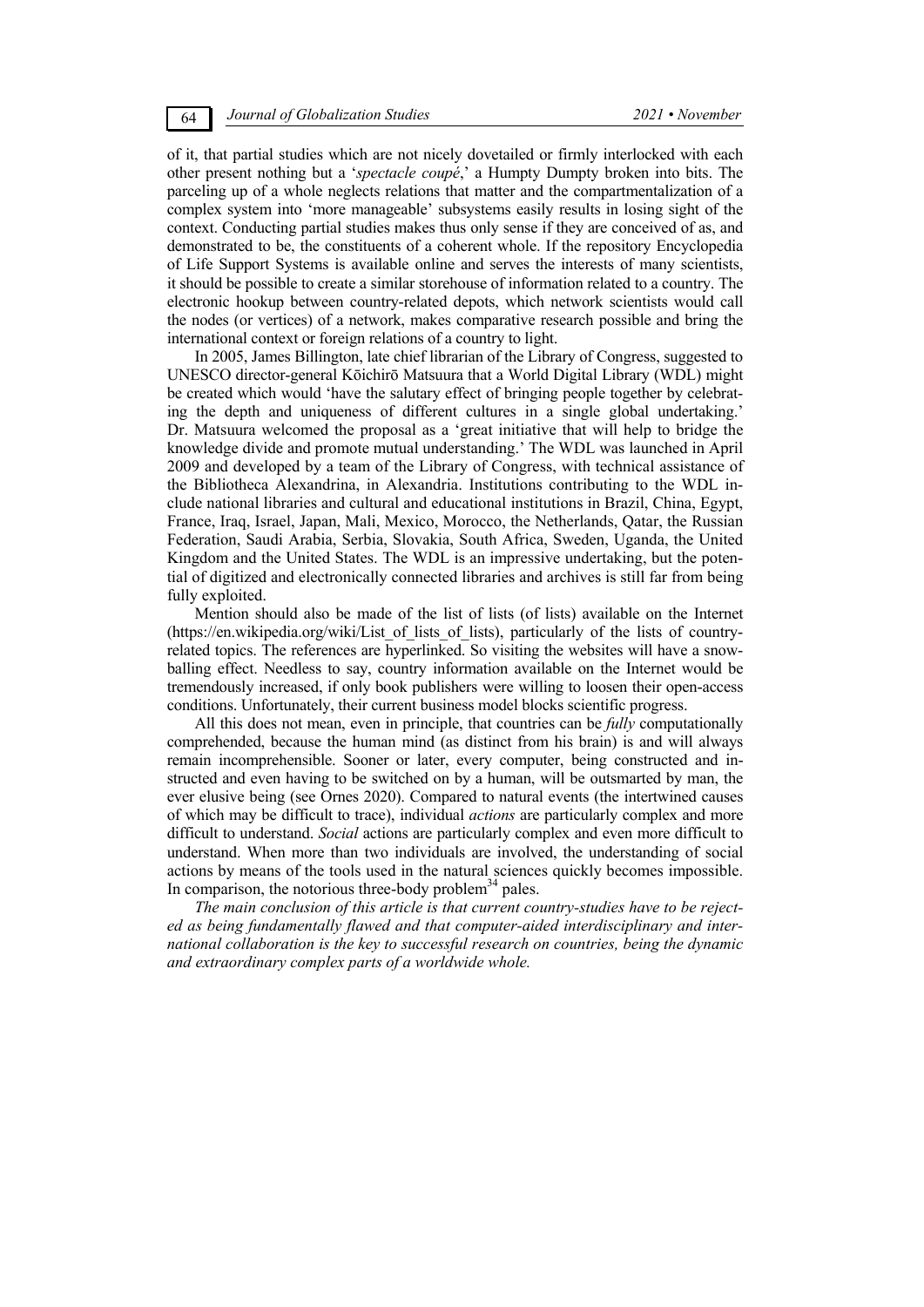#### **NOTES**

<sup>1</sup> 'Order' comes from the Vedic word '*Rta*' and is related to 'right'; it refers to the harmonious adaptation of the parts to the whole they constitute. See Émile Benveniste (1969: 99–105).

 $2$  The band (or horde), the tribe, and the chiefdom are hierarchically ordered preliminaries to the state.

 For example, see the *Cambridge Companions to Culture*. Almost every country-related book begins perfunctorily with a chapter on the land and its people, without caring to integrate it tightly with the remaining chapters.

<sup>4</sup> See Richardson *et al.* 2017. For physical geography, a subfield of the geoscience, see Petersen *et al.* 2017. For human geography, see Kobayashi 2019. Visit https://igu-online.org. 5

<sup>5</sup> Amos Rapoport, one of the founders of Environment-Behavior Studies, deals authoritatively with this subject in *Companion Encyclopedia of Anthropology* (Rapoport 2002: 460–502).

 $6$  Probably nobody has written more elaborately about this subject than the Chinese-American geographer Yi-Fu Tuan, who bases himself on the great book of Gaston Bachelard (1884–1962), *La Poétique de l'espace* (1957). Human geographers, no matter their specializations, are concerned with the spatial differentiation and organization of human activity and with human use of the physical environment.

 See Caselli *et al.* (2001–2006) and consult the Springer series on *Demographic Methods and Population Analysis* (1988ff). Also explore https://population-europe.eu and https://population.un. org/wpp.

<sup>8</sup> For organization studies, which have much in common with systems science, see Clegg and Bailey 2008.

 $9$ <sup>9</sup> A list of areas (subfields) of law can be found on the Internet.

<sup>10</sup> I found Reus-Smit and Snidal (2010) and Sauer and Masala (2017) wanting in stressing and underlining the importance of the interrelationship between foreign and domestic affairs.

 $11$  Human actions have been the subject of extensive research. See Blondel (1893), von Mises (1949), Kotarbiński (1965), Oakeshott (1975), Habermas (1981) and Gasparski (2018). Pragmatism is a philosophy related to action. Visit http://actiontheory.free.fr, https://philpapers.org/s/action, https://plato.stanford.edu/entries/action and https://plato.stanford.edu/entries/behaviorism.

<sup>12</sup> The famous *dictum* of René Descartes, '*Cogito ergo sum*' is a fallacy, because it begs the question: the argument's premise ('*je pense*') assumes the truth of the conclusion. Descartes is said to have laid the foundation for the Enlightenment and to be one of the founders of modern philosophy. Giam-<br>battista Vico (1668–1744), who has only recently received the attention he deserves, disagreed with him.

<sup>13</sup> This seems to contradict what Kevin Laland argues in *Darwin's Unfinished Symphony: How Culture made the Human Mind* (2017), but mind and culture are mutually conducive and reciprocally reinforcing. 14 In a dialogue, partners really listen to each other, attempting to find the truth. In a debate, they

only try to defeat each other and want to be victorious. 15 Go to www.bipm.org.

<sup>16</sup> See Margolis and Laurence 1999. For more literature and related subjects, visit https://plato.stanford.edu/entries/concepts.

<sup>17</sup> See Frühauf (2017) and browse the journals *Approaches to Translation Studies* (1975ff), *Target* (1989ff), *Translation and Interpreting Studies (*2006ff), *Translation Studies* (2008ff) and *Translation Spaces* (2012ff).

<sup>18</sup> Historically and mathematically, the tetrahedron is an interesting object. A scientific model is not a jumble of ideas, but a simplifying representation of a piece of actual or imagined reality. It can be empirical, theoretical, static, dynamic, discrete, continuous, descriptive, prescriptive, explicative, predictive, deterministic or stochastic. Visit https://www.iep.utm.edu/models and https://plato.stan ford.edu/entries/models-science. 19 See the *Handbook of Dynamical Systems* (Elsevier, 2002ff). Visit https://plato.stanford.edu/

entries/evolution and https://plato.stanford.edu/entries/revolution. See also Goldstone 2014.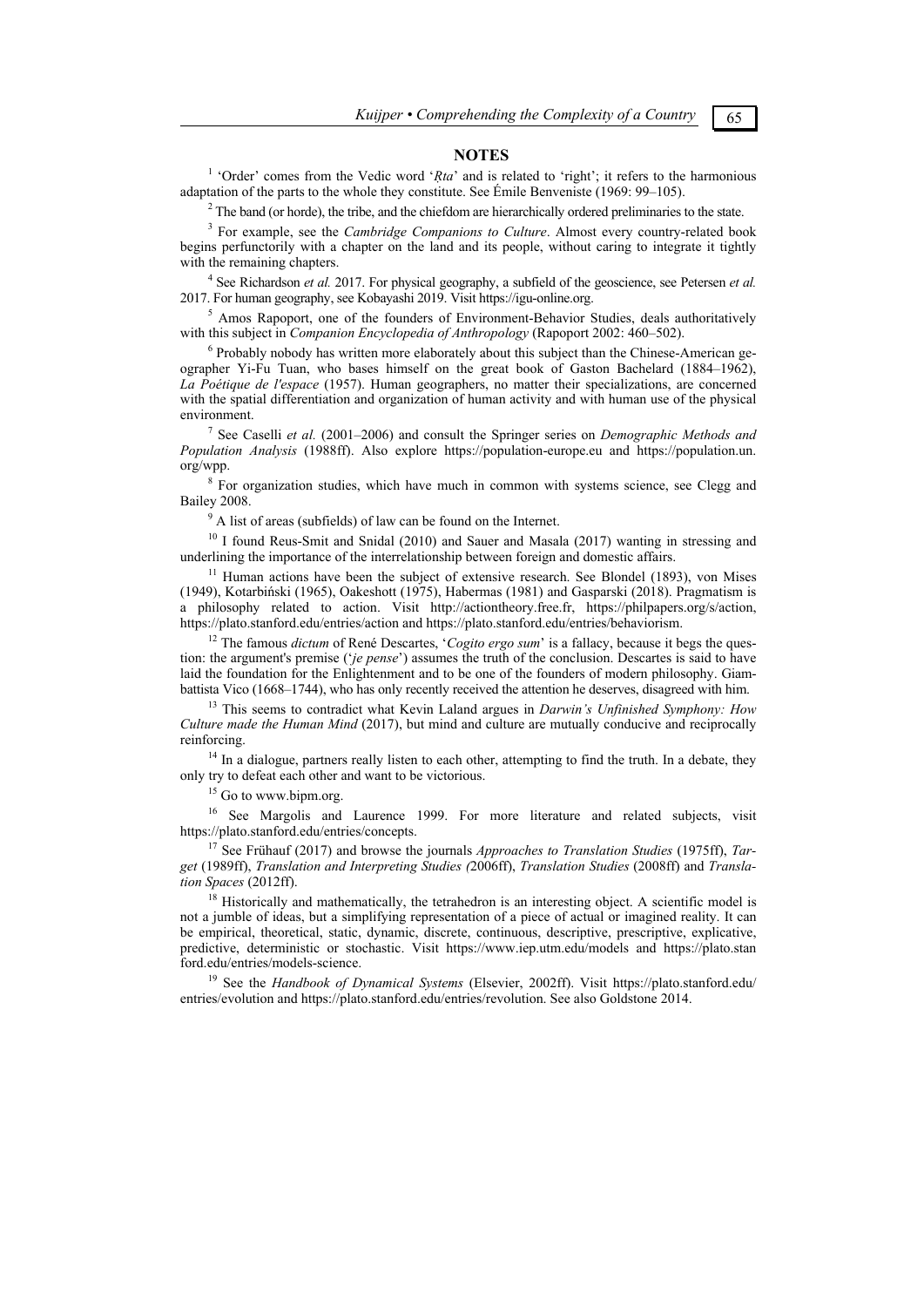20 Browse the *Journal of Historical Sociology* (1988ff) and *Cultural Dynamics* (1988ff). The study of the structure and change in economic history, particularly research on the history of capitalism, tacitly and unwarrantedly presupposes an interdisciplinary and international investigation of the structure and (evolutionary or revolutionary) change in history in general. In his monumental twovolume study *Law and Revolution*, Harold Berman, building on the groundbreaking work of Eugene Rosenstock-Huessy (go to https://plato.stanford.edu/entries/rosenstock-huessy), describes in meticulous detail the formation of the *Western* legal tradition, without taking non-Western legal traditions into full account. *Über den Prozeß der Zivilisation*, the masterpiece of Norbert Elias (1897–1990), is regarded as a work foundational to figurational sociology (aka process sociology), but the book is exclusively concerned with *European* countries. Elias, Rosenstock-Huessy and Berman can thus be accused of parochialism. For Uwe Wesel's review of Berman's book (vol. I), see *Die Zeit*, August, 1991, p. 46. *World Development* (1973ff) is 'the multi-disciplinary international journal devoted to the study and promotion of world development,' but leaves the reader in the dark about the complex inter-<br>connectedness of all the disciplines concerned with development.

<sup>21</sup> Visit the website of the International Commission for Historical Demography.<br><sup>22</sup> His swansong and masterpiece about the fabric of human existence has not yet been translated

<sup>23</sup> Browse the *Journal of Historical Geography* (1975ff).<br><sup>24</sup> See Simonsen 1991: 417–431. Much has been written about context. Suffice it to mention<br>Jonathan Ichikawa's *Handbook of Epistemic Contextualism* (Ichikawa 20

<sup>25</sup> Visit https://plato.stanford.edu/entries/globalization and https://ycsg.yale.edu. Karl Schlögel, *Im Raume lesen wir die Zeit* (2003) was an eye-opener. For the view of physicists on space and time, go to http://www.spacetimesociety.org and http://www.qiss.fr/consortium.html.

<sup>26</sup> The books to be read are William Conklin, *The Invisible Origins of Legal Positivism* (2001: Introduction), Pierris Apostolos, *Physis and Nomos* (2007), Marc Garcet and Serge Dalla Piazza, *Entre Physis et Nomos* (2016) and Thanos Zartaloudis, *The Birth of Nomos* (2020; publication of the compan-

<sup>27</sup> See Camazine *et al.* (2003), Bertelle *et al.* (2008) and Dedié (2015). Go to http://www.scholar pedia.org/article/Self-organization, https://plato.stanford.edu/entries/properties-emergent, https://iep.utm. edu/emergenc and https://www.d-iep.org/diep.<br><sup>28</sup> See Russell and Norvig (2010: 285–321) and go to https://plato.stanford.edu/entries/logic-

higher-order.<br><sup>29</sup> See Kostas Axelos, *Systématique ouverte* (1984). For an interview with Axelos, see *Radical Philosophy* 130:1 (March/April 2005): 25–28.

<sup>30</sup> The literature on systems science is overwhelming. To begin with, the reader could turn to Günter Ropohl, *Allgemeine Systemtheorie: Einführung in transdisziplinäres Denken* (2012), Albert Rutherford, *The Elements of Thinking in Systems* (2019) or Ray Ison and Ed Straw, *The Hidden Power of Systems Thinking* (2020). For complex systems theory, the reader is advised to consult the Springer series *Understanding Complex Systems* (2004ff) and *Proceedings in Complexity* (2013ff), but a visit to http://www.art-sciencefactory.com/complexity-map\_feb09.html and https://www.santafe.edu is indispensable. 31 The literature about interdisciplinary research, a subject closely related to the ongoing search for

the unity of science, is large and growing rapidly. The reader should begin with Julie Thompson Klein*, Interdisciplining Digital Humanitiess* (2015) and Allen Repko and Rick Szostak, *Interdisciplinary Research: Process and Theory* (2020). The websites to be explored are https://interdisciplinarystudies. org, http://ciret-transdisciplinarity.org, https://www.bu.edu/cgs/citl, http://intrepid-cost.ics.ulisboa.pt, https://www.shapeid.eu, https://inidtd.org, https://www.isko.org and https://www.eolss.net. It would be fascinating to study the applicability of the science of systems to the system of sciences, making use of the insights of mereology (the study of parthood)!

 $32$  LIS is the merger of library science and information science. See Rubin R. and Rubin R. (2020). The interdisciplinary and international high-impact journal *The Internet and Higher Education* (1998ff) is a must-read.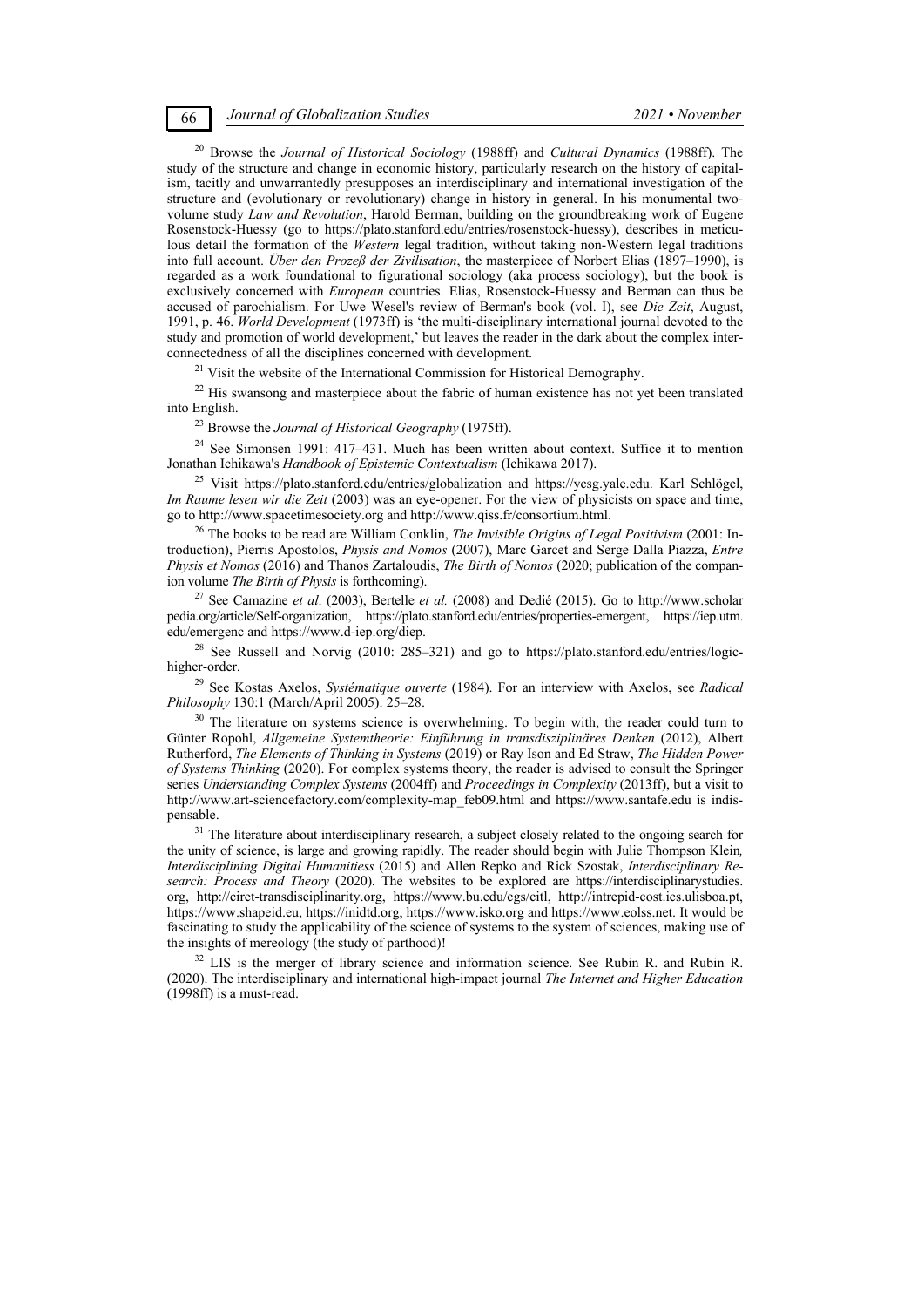33 For human-computer interaction, see the Springer *Human-Computer Interaction Series* (2004ff). Also go to www.hci.international, http://tochi.acm.org, https://hcipioneers.wordpress.com and http://hcibib.org.<br><sup>34</sup> Go to http://www.scholarpedia.org/article/Three\_body\_problem.

## **REFERENCES**

Alexander, J. 2006. *The Civil Society*. Oxford University Press.

Apostolos, P. (ed.) 2007. *Physis and Nomos*. Patras: Institute for Philosophical Research.

Aronson, E. *et al.* 2019. *Social Psychology*. New York: Pearson.

Axelos, K. 1984. *Systématique ouverte*. Paris: Éditions de Minuit.

Bachelard, G. 1957. *La Poétique de l'espace.* Paris: Les Presses universitaires de France.

Benveniste, É. 1969. *Le vocabulaire des institutions indo-européennes*, II. Paris: Les Éditions de Minuit.

Bertelle, C. *et al.* (eds.) 2008. *Complex Systems and Self-Organization Modelling.* Springer. Blondel, M. 1893. *L'action*. Paris: Alcan.

Camazine, S. *et al.* 2003. *Self-Organization in Biological Systems.* Princeton: PUP.

Canetti, E. 1960. *Masse und Macht*. Hamburg: Claassen.

Caselli, G. *et al*. 2001–2006. *Démographie: Analyse et Synthèse*. Paris: INED.

Clegg, S., and Bailey, J. (eds.) 2008. *International Encyclopedia of Organization Studies*. Thousand Oaks, CA: Sage.

Cohen, D., and Kitayama, Sh. (eds.) 2020. *Handbook of Cultural Psychology*. Guilford.

Conklin, W. 2001. *The Invisible Origins of Legal Positivism*. Springer.

Dedié, G. 2015. *Die Kraft der Naturgesetze*. Hamburg: Tredition.

Delamater, J. *et al.* 2015. *Social Psychology.* New York: Westview Press.

Frühauf, M. 2017. Tour d'horizon über translatorische Theorien und Beobachtungen aus der Praxis des Übersetzens. *Bochumer Jahrbuch zur Ostasienforschung* 40: 5–32.

Garcet, M., and Dalla Piazza, S. 2016. *Entre Physis et Nomos*. Paris: L'Harmattan.

Gasparski, W. 2018. *Praxiological Essays*. New York: Routledge.

Georgescu-Roegen, N. 1971. *The Entropy Law and the Economic Process*. Harvard University Press.

Goldstone, J. 2014. *Revolutions: A Very Short Introduction*. Oxford; New York: Oxford University Press.

Gyftopoulos, E., and Beretta, G. 2012. *Thermodynamics: Foundations and Applications*. Dover.

Habermas, J. 1981. *Theorie des kommunikativen Handelns*. Suhrkamp.

Ichikawa, J. (ed.) 2017*. Handbook of Epistemic Contextualism.* London: Routledge.

Ison, R., and Straw, E. 2020. *The Hidden Power of Systems Thinking*. London: Routledge.

Kobayashi, A. (ed.) 2019. *International Encyclopedia of Human Geography.* Elsevier.

Kotarbiński, T. 1965. *Praxiology: An Introduction to efficient Action.* Pergamon.

Laland, K. 2017. *Darwin's Unfinished Symphony: How Culture made the Human Mind*. Princeton: Princeton University Press.

Marcel, G. 1935. *Être et avoir*. Aubier.

Margolis, E., and Laurence, S. (eds.) 1999. *Concepts: Core Readings*. MIT Press.